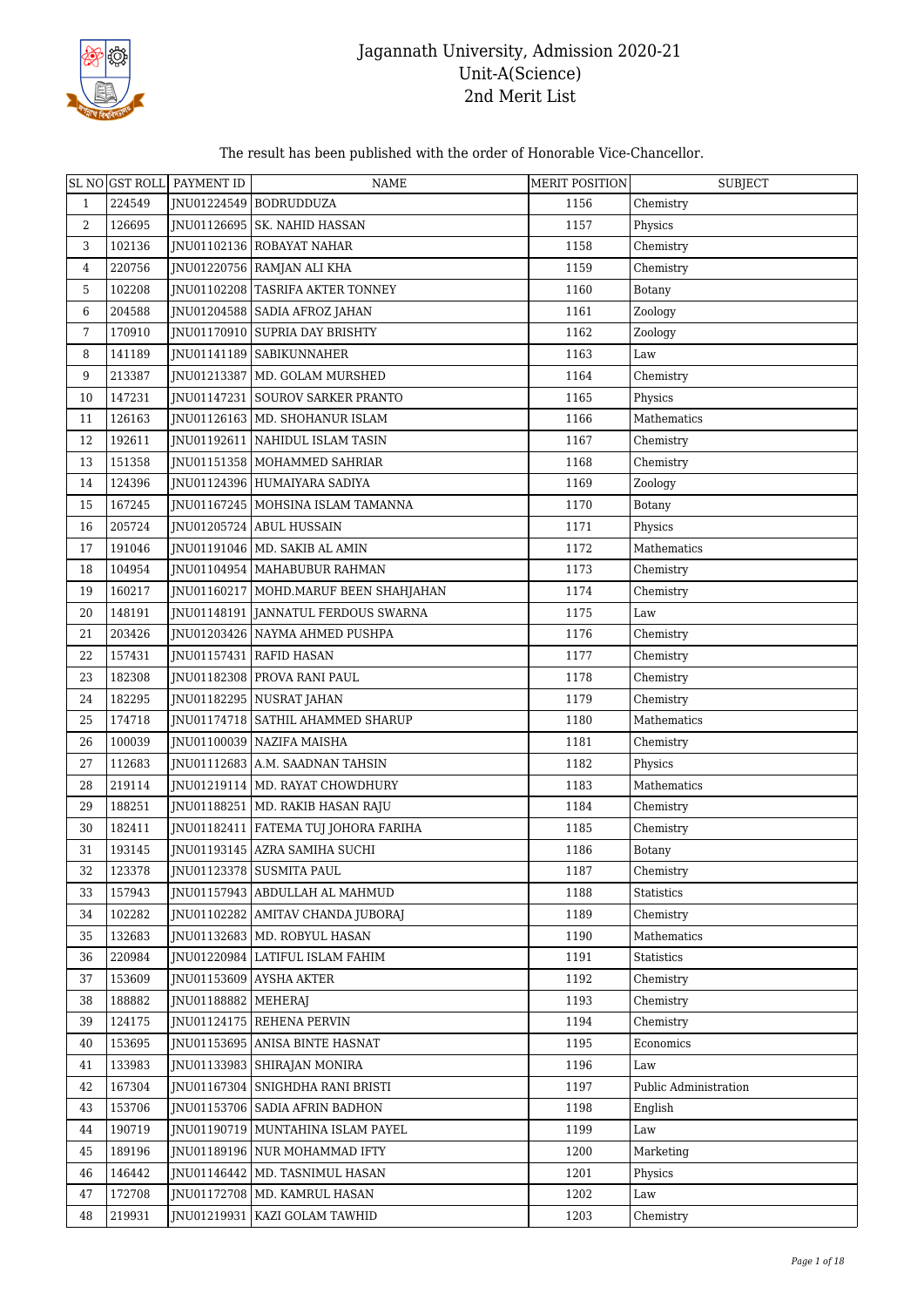

| 49 | 193294 |                          | JNU01193294 MEHNAZ MUNTAHA              | 1204 | English           |
|----|--------|--------------------------|-----------------------------------------|------|-------------------|
| 50 | 102539 |                          | JNU01102539 RAJUAN KHAN EMON            | 1205 | Mathematics       |
| 51 | 154193 |                          | JNU01154193 ANIKA TAHSIN                | 1206 | Chemistry         |
| 52 | 120803 |                          | JNU01120803 JOYANTA CHANDRA MONDAL      | 1207 | Physics           |
| 53 | 124908 |                          | JNU01124908 ABDULLAH AL MAMUN           | 1208 | Chemistry         |
| 54 | 210458 |                          | JNU01210458   MD. RAKIB HUSAIN          | 1209 | Zoology           |
| 55 | 189859 |                          | JNU01189859   MD. SPONDON SARWAR        | 1210 | Economics         |
| 56 | 183557 |                          | JNU01183557 ARPITA DAS PUJA             | 1211 | Chemistry         |
| 57 | 184294 |                          | JNU01184294 SUMONA AKTHER               | 1212 | Chemistry         |
| 58 | 122464 |                          | JNU01122464   ZONNA - RAIN AL - NUMAN   | 1213 | Chemistry         |
| 59 | 229646 | JNU01229646   MD. SAIFUL |                                         | 1214 | Mathematics       |
| 60 | 107502 |                          | JNU01107502 S.M. KAMRUL HASAN           | 1215 | Chemistry         |
| 61 | 190862 |                          | JNU01190862 ANUP PODDER                 | 1216 | Chemistry         |
| 62 | 155205 |                          | JNU01155205 SANJIDA FERDOUSI DOLA       | 1217 | Zoology           |
| 63 | 191366 |                          | JNU01191366   MD. SAHAJALAL HOSSEN SAFI | 1218 | Chemistry         |
| 64 | 151176 |                          | JNU01151176 SHAHRIAR AHMED MAZUMDER     | 1219 | Chemistry         |
| 65 | 203171 |                          | JNU01203171   MD. ABDUL AUWAL           | 1220 | Chemistry         |
| 66 | 110897 | JNU01110897 RAFI JAKIR   |                                         | 1221 | Zoology           |
| 67 | 137696 |                          | JNU01137696 SHARMIN JAHAN SATHI         | 1222 | Physics           |
| 68 | 157779 |                          | JNU01157779   MARIA AFRIN ANIKA         | 1223 | Chemistry         |
| 69 | 173007 |                          | JNU01173007   MD. REZUYAN HOSSAIN       | 1224 | Physics           |
| 70 | 140446 |                          | JNU01140446   SHAMIM ISLAM              | 1225 | Mathematics       |
| 71 | 137356 |                          | JNU01137356   MD. SAJJAD HOSSAIN        | 1226 | Mathematics       |
| 72 | 161183 |                          | JNU01161183 ARFATUNNESA SIMA            | 1227 | Chemistry         |
| 73 | 136110 |                          | JNU01136110 SHOVAN BASAK                | 1228 | Physics           |
| 74 | 207487 |                          | JNU01207487 ABU BAKAR SIDDIQ            | 1229 | English           |
| 75 | 121168 |                          | JNU01121168   MASHRUR AHMED MANNA       | 1230 | Chemistry         |
| 76 | 110035 |                          | JNU01110035   SOWRAV CHANDRA SARKAR     | 1231 | Law               |
| 77 | 106019 | JNU01106019   MD. KAUSER |                                         | 1232 | Chemistry         |
| 78 | 177336 |                          | JNU01177336 ABDUR RAHAMAN               | 1233 | Chemistry         |
| 79 | 115113 |                          | JNU01115113 PAPPU MONDOL                | 1234 | Mathematics       |
| 80 | 121165 |                          | JNU01121165   MUHAMMAD MUHEUS SUNNAH    | 1235 | Chemistry         |
| 81 | 211041 |                          | JNU01211041 FORHAD REZA                 | 1236 | Mathematics       |
| 82 | 152575 | JNU01152575 AMIT PAUL    |                                         | 1237 | <b>Statistics</b> |
| 83 | 104239 |                          | JNU01104239   SADMAN ISHTIAK            | 1238 | Mathematics       |
| 84 | 127400 |                          | JNU01127400   MD. RAHUL HOSSEN          | 1239 | Law               |
| 85 | 160169 |                          | JNU01160169 ARNAB MAZUMDER              | 1240 | Chemistry         |
| 86 | 215653 |                          | JNU01215653 PUSPITA KUNDU               | 1241 | Chemistry         |
| 87 | 182192 |                          | JNU01182192 MORSHED JAHAN               | 1242 | Chemistry         |
| 88 | 218725 |                          | JNU01218725 MD. ASIF MAHMUD             | 1243 | Physics           |
| 89 | 153042 |                          | JNU01153042 KASHFIME ISLAM KOWINA       | 1244 | Economics         |
| 90 | 100034 |                          | JNU01100034 NAZAF SHANJUTY              | 1245 | English           |
| 91 | 169525 |                          | JNU01169525   MD. ZUBAER RAHAMAN SAJIB  | 1246 | Physics           |
| 92 | 100845 |                          | JNU01100845   MST. ALEA JERIN           | 1247 | Physics           |
| 93 | 208925 |                          | JNU01208925 SYEDA HUMYRA SIDDIKA        | 1248 | Mathematics       |
| 94 | 153314 |                          | JNU01153314   MOBASHERA RAHMAN SOA      | 1249 | Chemistry         |
| 95 | 216539 |                          | JNU01216539   MOST. SHYAMOLE KHATUN     | 1250 | Chemistry         |
| 96 | 195596 |                          | JNU01195596   MD BASIR UDDIN            | 1251 | Physics           |
| 97 | 188574 |                          | JNU01188574   MD. ARIFUR RAHMAN ARIF    | 1252 | Statistics        |
| 98 | 209817 |                          | JNU01209817   MD. MAHMUDUL HASAN EMON   | 1253 | Chemistry         |
| 99 | 193192 | JNU01193192              | MAHMUDA AKTER                           | 1254 | Physics           |
|    |        |                          |                                         |      |                   |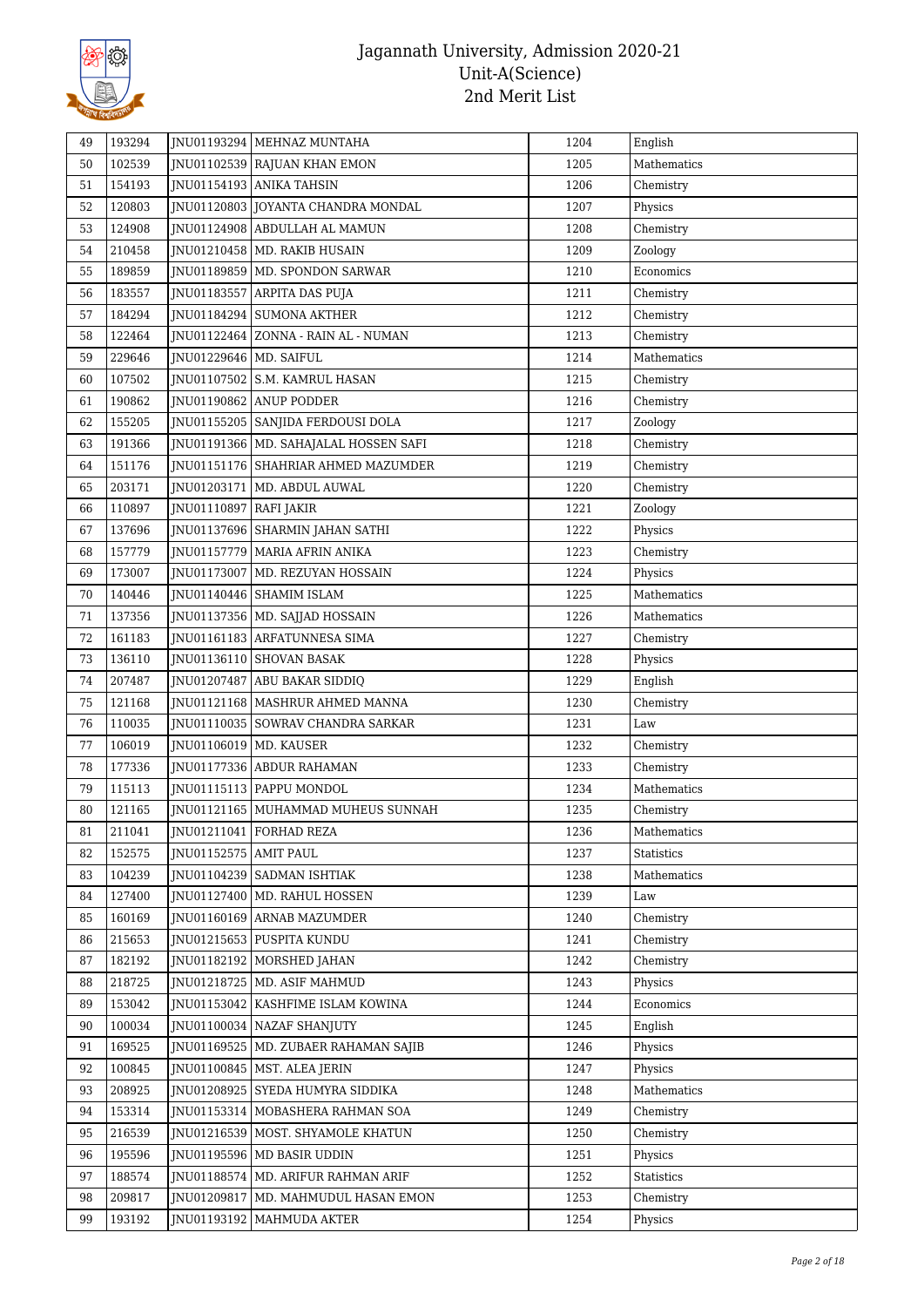

| 100 | 173055 |                       | JNU01173055   MD. FAHMID NAFIZ         | 1255 | Chemistry   |
|-----|--------|-----------------------|----------------------------------------|------|-------------|
| 101 | 153918 |                       | JNU01153918 FATEMA HABIB MAHIMA        | 1256 | Zoology     |
| 102 | 133532 |                       | JNU01133532   RAISA ISLAM FARIHA       | 1257 | Chemistry   |
| 103 | 123453 |                       | JNU01123453 RAJOSREE DAS SRIJA         | 1258 | Botany      |
| 104 | 217209 |                       | JNU01217209 AISHA SIDDIKA ASHA         | 1259 | Chemistry   |
| 105 | 189761 |                       | JNU01189761   BINOY BAPARY             | 1260 | Chemistry   |
| 106 | 170068 |                       | JNU01170068   TAMANNA TABASSUM         | 1261 | Chemistry   |
| 107 | 161199 |                       | JNU01161199   ANANDA DAS               | 1262 | Physics     |
| 108 | 183293 |                       | JNU01183293 S. AUTORTHY SHREYA         | 1263 | Chemistry   |
| 109 | 177977 |                       | JNU01177977   PUSPITA RANI BIR         | 1264 | Chemistry   |
| 110 | 161290 |                       | JNU01161290   MD. AKTARUJJAMAN ARMAN   | 1265 | Chemistry   |
| 111 | 204024 |                       | JNU01204024   ANIKA JAHAN RAKHI        | 1266 | Chemistry   |
| 112 | 142384 | JNU01142384 SHIHAB    |                                        | 1267 | Chemistry   |
| 113 | 186415 |                       | JNU01186415 JINAT ARA RABEYA           | 1268 | Law         |
| 114 | 227155 |                       | JNU01227155 NURUNNAHAR TISHA           | 1269 | Chemistry   |
| 115 | 161509 |                       | JNU01161509   SABBIR HOSSAIN           | 1270 | Chemistry   |
| 116 | 183832 |                       | JNU01183832   KANIZ FATEMA SNIGDHA     | 1271 | English     |
| 117 | 190614 |                       | JNU01190614 SHIHAN JABED SAMMO         | 1272 | Chemistry   |
| 118 | 137957 |                       | JNU01137957   MD. MOTAKABBIR           | 1273 | Law         |
| 119 | 110631 |                       | JNU01110631 SADIKUL ISLAM NAYON        | 1274 | Chemistry   |
| 120 | 220730 |                       | JNU01220730   BHOLANATH BALA           | 1275 | Physics     |
| 121 | 121452 |                       | JNU01121452 DIPTA DATTA                | 1276 | Chemistry   |
| 122 | 210456 |                       | JNU01210456   MD.ANISHUR RAHMAN PALASH | 1277 | Mathematics |
| 123 | 204502 |                       | JNU01204502 UMME SALMA                 | 1278 | Chemistry   |
| 124 | 191524 | JNU01191524 HEMAL DAS |                                        | 1279 | Chemistry   |
| 125 | 158964 |                       | JNU01158964 AKIB HASAN SHIHAB          | 1280 | Physics     |
| 126 | 136551 |                       | JNU01136551   MD. MAMUN RAHMAN.        | 1281 | Chemistry   |
| 127 | 133955 |                       | JNU01133955   ZEBA REZWANA TASNIA      | 1282 | Zoology     |
| 128 | 143806 |                       | JNU01143806   MD. RAJIB MIA            | 1283 | Chemistry   |
| 129 | 165575 |                       | JNU01165575   BRISTI AKTAR             | 1284 | Zoology     |
| 130 | 113749 | JNU01113749 AL IMRAN  |                                        | 1285 | Law         |
| 131 | 158960 |                       | JNU01158960   MOHAMMAD BORHAN UDDIN    | 1286 | Mathematics |
| 132 | 144745 |                       | JNU01144745   MD. RONJU MIYA           | 1287 | Chemistry   |
| 133 | 200428 |                       | JNU01200428 AL ROMAN ABU SAYEED        | 1288 | Chemistry   |
| 134 | 113564 |                       | JNU01113564   MD. TOYOBUR RAHMAN       | 1289 | Zoology     |
| 135 | 101656 |                       | JNU01101656 FAIZA NOWRIN               | 1290 | Law         |
| 136 | 163874 |                       | JNU01163874 FOYSOL MAHMUD              | 1291 | Law         |
| 137 | 129974 |                       | JNU01129974 ROBIUL ISLAM               | 1292 | Chemistry   |
| 138 | 114259 |                       | INU01114259 MD. DIPU HOSSAIN           | 1293 | Mathematics |
| 139 | 151820 |                       | JNU01151820   MUHD. RIPAT UDDIN        | 1294 | Statistics  |
| 140 | 206241 |                       | JNU01206241   MD. MOIN RAHMAN          | 1295 | Chemistry   |
| 141 | 136598 |                       | JNU01136598 TUTUL ROY MITHU            | 1296 | Chemistry   |
| 142 | 194193 |                       | JNU01194193 RIMPA RANI DEY             | 1297 | Statistics  |
| 143 | 172145 |                       | JNU01172145   SAKIB KHANDAKAR          | 1298 | Mathematics |
| 144 | 170013 |                       | JNU01170013   MD. RAKIBUL ISLAM        | 1299 | Mathematics |
| 145 | 104467 | JNU01104467           | MD. MUSTAKIM MIA                       | 1300 | Mathematics |
| 146 | 146200 |                       | JNU01146200 MINHAZ BIN ROUFE FAHIM     | 1301 | Mathematics |
| 147 | 128583 |                       | JNU01128583 AMINA BEGUM TANHA          | 1302 | Zoology     |
| 148 | 103962 |                       | JNU01103962 FAHIM MONTASIR             | 1303 | Economics   |
| 149 | 153074 |                       | JNU01153074   MST. SADIA ISLAM         | 1304 | Statistics  |
| 150 | 157444 |                       | JNU01157444   MD. ABDULLAH AL ABIR     | 1305 | Physics     |
|     |        |                       |                                        |      |             |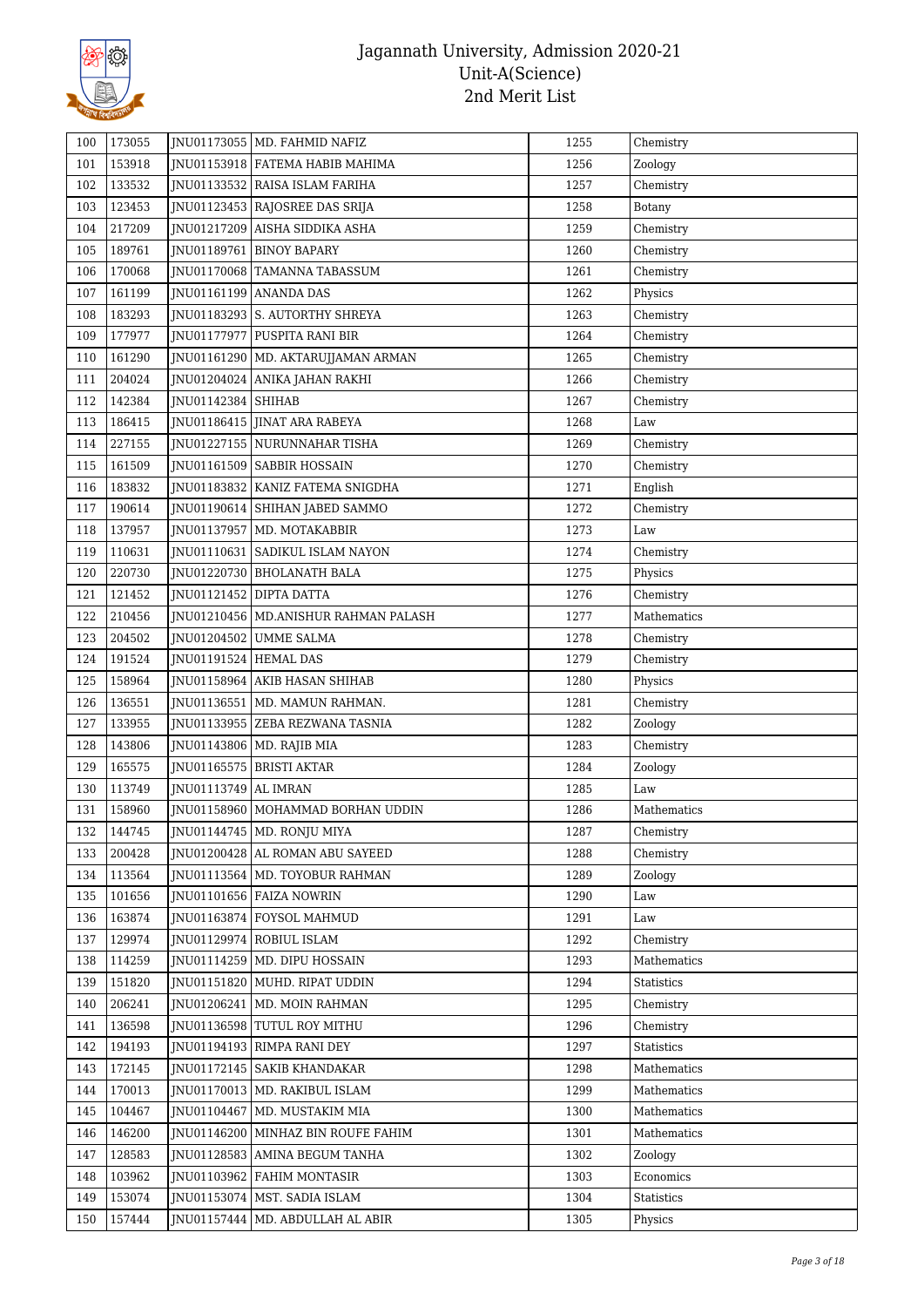

| 151 | 142266 |                           | JNU01142266   MD. SHAKIB AHMED               | 1306 | Law                              |
|-----|--------|---------------------------|----------------------------------------------|------|----------------------------------|
| 152 | 204521 |                           | JNU01204521 RIFAH TASNIA                     | 1307 | Marketing                        |
| 153 | 139917 |                           | JNU01139917   MD. WASHIM AKRAM               | 1308 | Statistics                       |
| 154 | 186470 |                           | JNU01186470   MAHJABIN MOMO                  | 1309 | English                          |
| 155 | 219468 |                           | JNU01219468 DHRUBO ROY PARTHO                | 1310 | Law                              |
| 156 | 167265 |                           | JNU01167265   MD. TORIKUL ISLAM              | 1311 | Zoology                          |
| 157 | 110617 |                           | JNU01110617   MEHADI HASAN MERAZ             | 1312 | Law                              |
| 158 | 217022 |                           | JNU01217022 SHATABDE ROY DIPA                | 1313 | Mathematics                      |
| 159 | 195225 |                           | JNU01195225 OVI CHANDRA DAS                  | 1314 | Physics                          |
| 160 | 140584 |                           | JNU01140584   ISRAT JAHAN LABONNO            | 1315 | Accounting & Information Systems |
| 161 | 102994 |                           | INU01102994   MD. SABBIR HOSSAIN ALVE        | 1316 | Botany                           |
| 162 | 120383 |                           | JNU01120383   MANNA CHOWDHURY                | 1317 | Physics                          |
| 163 | 183003 |                           | JNU01183003 AFRIN AKTER                      | 1318 | Botany                           |
| 164 | 108788 |                           | JNU01108788 CHOWDHURY SADNAN AHMED           | 1319 | Physics                          |
| 165 | 168347 |                           | JNU01168347   MD. TANVIR AHMED RAKIB         | 1320 | Zoology                          |
| 166 | 120403 |                           | JNU01120403   MD. AFIQUL ISLAM RAHI          | 1321 | Physics                          |
| 167 | 128782 |                           | JNU01128782 MUHAMMAD TARIQ HOSSAIN           | 1322 | English                          |
| 168 | 210330 |                           | JNU01210330 RAKIBUL ISLAM                    | 1323 | <b>Statistics</b>                |
| 169 | 156156 |                           | JNU01156156 SHYRA HAQUE                      | 1324 | Finance                          |
| 170 | 148921 |                           | JNU01148921   ROZANOON RAHIN                 | 1325 | Physics                          |
| 171 | 183237 |                           | JNU01183237 SUMAIYA ISLAM MIM                | 1326 | Mathematics                      |
| 172 | 189769 |                           | JNU01189769 FUAD FARDIN                      | 1327 | Marketing                        |
| 173 | 101368 |                           | JNU01101368 SHRABONI DEBNATH                 | 1328 | Physics                          |
| 174 | 157097 | JNU01157097 KAZI ANISHA   |                                              | 1329 | English                          |
| 175 | 118587 |                           | JNU01118587 ZOBAYER AHMED                    | 1330 | Statistics                       |
| 176 | 154463 |                           | JNU01154463 AMRIN SANZANA                    | 1331 | Zoology                          |
| 177 | 125005 |                           | JNU01125005   MD SAJIDUL ISLAM               | 1332 | Physics                          |
| 178 | 154644 |                           | JNU01154644 AYESHA AKTER URMI                | 1333 | Mathematics                      |
| 179 | 199369 |                           | JNU01199369   MD. IFTEKHAR KARIM BADHON      | 1334 | Mathematics                      |
| 180 | 184036 |                           | JNU01184036 SHRABONI SEN                     | 1335 | <b>Botany</b>                    |
| 181 | 227245 |                           | JNU01227245   RUKAIA JAHAN ESHA              | 1336 | English                          |
| 182 | 231422 |                           | JNU01231422 KHADIZA ZANNAT MUNNI             | 1337 | Physics                          |
| 183 | 134454 |                           | JNU01134454 BABLY AKTER MARIE                | 1338 | Zoology                          |
| 184 | 184092 |                           | JNU01184092   KHANDOKER HABIBA SULTANA       | 1339 | Zoology                          |
| 185 | 164834 |                           | JNU01164834   MST. JESMIN ARA                | 1340 | Physics                          |
| 186 | 224241 |                           | JNU01224241   MD. NAYEM HOSSEN SAGOR         | 1341 | Physics                          |
| 187 | 197412 |                           | JNU01197412 AL THAMASUL ISLAM                | 1342 | English                          |
| 188 | 169510 |                           | INU01169510 MOST. JERIN CHAWDHURY            | 1343 | Zoology                          |
| 189 | 210400 |                           | JNU01210400   MD. MUNTASIR RAHAMAN           | 1344 | Physics                          |
| 190 | 227346 |                           | JNU01227346 SWAPNA RANI ROY                  | 1345 | Mathematics                      |
| 191 | 186103 | JNU01186103 EVA AKTER     |                                              | 1346 | Physics                          |
| 192 | 184873 | JNU01184873   MIM AKTER   |                                              | 1347 | Psychology                       |
| 193 | 158949 |                           | JNU01158949   MD.SAJIB UDDIN                 | 1348 | Mathematics                      |
| 194 | 129567 |                           | JNU01129567   MD SHAHARIAR TONMOY            | 1349 | Physics                          |
| 195 | 230835 |                           | JNU01230835 ABDULLAH AL TANIM                | 1350 | Physics                          |
| 196 | 106368 |                           | JNU01106368   A. K. M. S. LIMON              | 1351 | Statistics                       |
| 197 | 174278 |                           | JNU01174278   MD. ALFE SHAOR NIROB           | 1352 | Land Management and Law          |
| 198 | 229744 | JNU01229744   M.R. SABBIR |                                              | 1353 | Mathematics                      |
| 199 | 139895 |                           | JNU01139895   MOST. ZANNATUL FERDOWSI BRISTY | 1354 | Zoology                          |
| 200 | 111507 |                           | JNU01111507   MD. ASHRAF UDDIN               | 1355 | Physics                          |
| 201 | 213375 |                           | JNU01213375 SUZIT KUMAR PAL                  | 1356 | Psychology                       |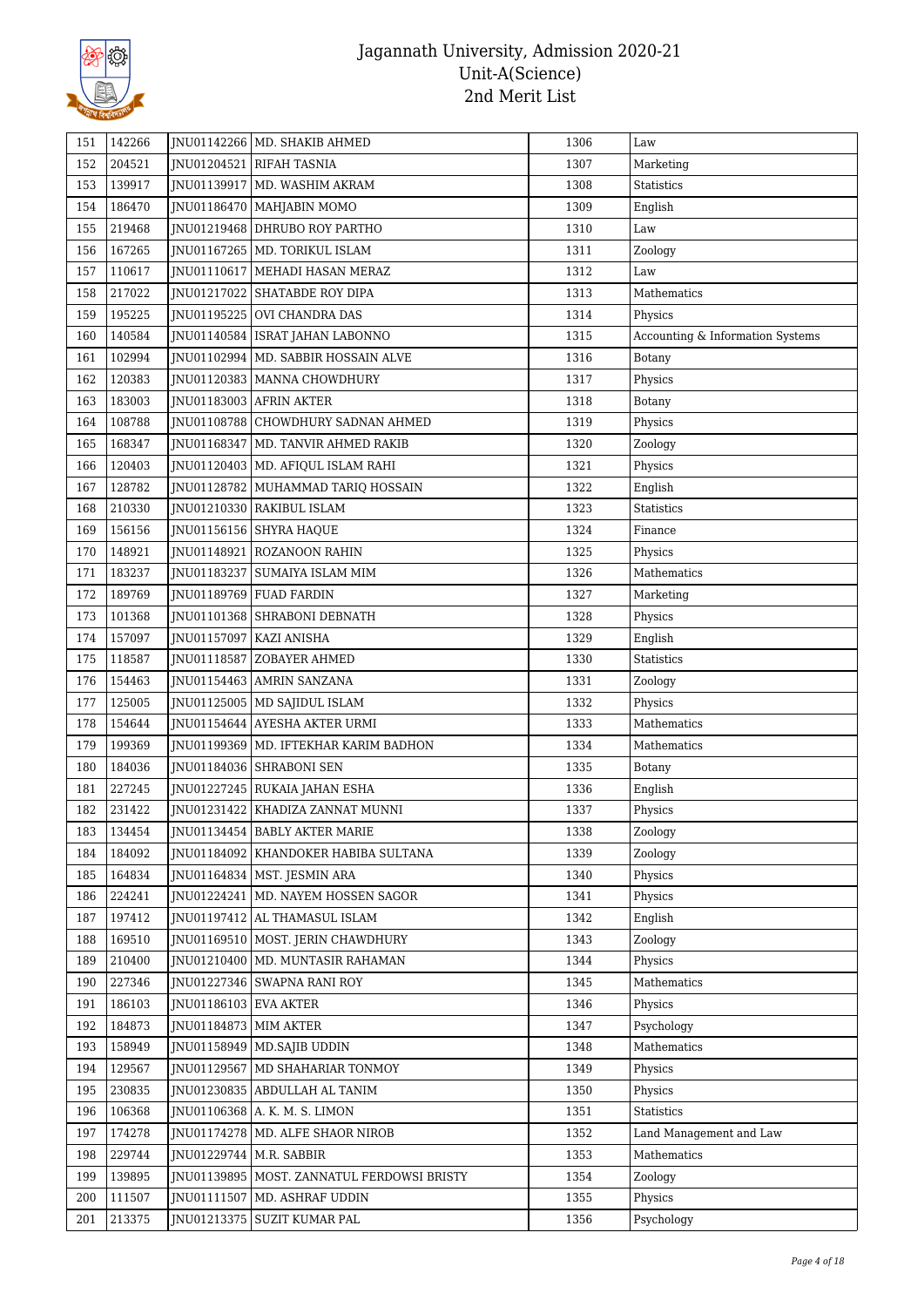

| 202 | 128638 | JNU01128638   MD. SHAKIL MIAH           | 1357 | Statistics               |
|-----|--------|-----------------------------------------|------|--------------------------|
| 203 | 173081 | JNU01173081 AHTASHAMUL HAQUE            | 1358 | Botany                   |
| 204 | 144264 | JNU01144264 NAIMUR RAHMAN LAM           | 1359 | Physics                  |
| 205 | 199828 | JNU01199828   MD. NUR ALOM MIAH         | 1360 | Zoology                  |
| 206 | 209063 | INU01209063   MST. SANDA KHATUN         | 1361 | Mathematics              |
| 207 | 185536 | JNU01185536 RESMA AKTER                 | 1362 | Physics                  |
| 208 | 142036 | JNU01142036 PRODIP PRAMANIK             | 1363 | Physics                  |
| 209 | 215655 | JNU01215655   FABIN FAHOMIDA BRISTY     | 1364 | Botany                   |
| 210 | 164360 | JNU01164360 LABONI KHATUN               | 1365 | Botany                   |
| 211 | 218889 | JNU01218889 S. M. KHALADUR RAHMAN SHUVO | 1366 | Physics                  |
| 212 | 182315 | JNU01182315   FARHANA AHMED MALIHA      | 1367 | Physics                  |
| 213 | 187909 | JNU01187909   MD. IMRUL QUAYES ADNAN    | 1368 | Physics                  |
| 214 | 188084 | JNU01188084   MD. AZIZUL HAKIM          | 1369 | Physics                  |
| 215 | 220435 | JNU01220435   A.I.K. FARHAN ISHRAK      | 1370 | Zoology                  |
| 216 | 208581 | JNU01208581 FARIA SULTANA REYA          | 1371 | Mathematics              |
| 217 | 182428 | JNU01182428 NAFISA TABASSUM TANHA       | 1372 | Physics                  |
| 218 | 155236 | JNU01155236 RAISA HOQUE                 | 1373 | Mathematics              |
| 219 | 153242 | JNU01153242 LAKAD MUSTARIN              | 1374 | <b>Political Science</b> |
| 220 | 132005 | JNU01132005   SAIDUL BASHAR SABUJ       | 1375 | Statistics               |
| 221 | 153258 | JNU01153258 SHAIRA NAZIA SAMIHA         | 1376 | Geography & Environment  |
| 222 | 102720 | JNU01102720 UTTSHO KUMAR PAUL           | 1377 | Zoology                  |
| 223 | 205300 | JNU01205300 NAZIFA KHANOM               | 1378 | Physics                  |
| 224 | 182565 | JNU01182565 NUSRAT JAHAN MIM            | 1379 | Mathematics              |
| 225 | 182731 | JNU01182731   SUSMITA ZAMAN ANISHA      | 1380 | Mathematics              |
| 226 | 160817 | JNU01160817 TASHRIF AL ASIF-UN-NUR      | 1381 | Mathematics              |
| 227 | 136161 | JNU01136161   SAMIUL ISLAM SAMI         | 1382 | Zoology                  |
| 228 | 153757 | JNU01153757 SANJIDA ISLAM SINTHIA       | 1383 | Physics                  |
| 229 | 171285 | JNU01171285   SUBBIR AHMMAD             | 1384 | Physics                  |
| 230 | 158809 | JNU01158809 SOWRAN DEV                  | 1385 | Psychology               |
| 231 | 227061 | JNU01227061   NUSRAT JAHAN SHORNA       | 1386 | Zoology                  |
| 232 | 149618 | JNU01149618 SANGIT KUMAR TALUCKDER      | 1387 | Zoology                  |
| 233 | 203775 | JNU01203775 PRIATA BARUA                | 1388 | Economics                |
| 234 | 196258 | JNU01196258 SHAHIN ALAM                 | 1389 | Mathematics              |
| 235 | 113268 | JNU01113268 FIROZ MAHMUD SHAMIM         | 1390 | Physics                  |
| 236 | 193281 | JNU01193281   TASMIA HASNAT CHOWDHURY   | 1391 | Physics                  |
| 237 | 216742 | JNU01216742   MST. MAHAFUJA JANNAT      | 1392 | Zoology                  |
| 238 | 183394 | JNU01183394 TANUKA TASEEN               | 1393 | Physics                  |
| 239 | 167795 | JNU01167795 AKASH MAHMUD EMON           | 1394 | English                  |
| 240 | 133584 | JNU01133584   MONISHA RANI ADHIKARY     | 1395 | Mathematics              |
| 241 | 202990 | JNU01202990 S. M. UTSHAB                | 1396 | Physics                  |
| 242 | 191662 | JNU01191662 S. M. BAYEZID HOSSAIN       | 1397 | Physics                  |
| 243 | 183542 | JNU01183542   MABINA AKTER              | 1398 | Physics                  |
| 244 | 225026 | JNU01225026 TOYON MAHMUD                | 1399 | Mathematics              |
| 245 | 130695 | JNU01130695   TAMANNA ISLAM SETU        | 1400 | Finance                  |
| 246 | 161364 | JNU01161364   MD. ROMMAN HOSAIN         | 1401 | Physics                  |
| 247 | 102818 | JNU01102818 FAZLY RABBI                 | 1402 | Physics                  |
| 248 | 123812 | JNU01123812 ANONNA RANI                 | 1403 | Physics                  |
| 249 | 156552 | JNU01156552 FATEHA NOUR MESHU           | 1404 | Mathematics              |
| 250 | 183808 | JNU01183808 AFROJA SULTANA LAMIYA       | 1405 | Zoology                  |
| 251 | 154715 | JNU01154715   FAHMIDA MEHNUR            | 1406 | English                  |
| 252 | 220364 | JNU01220364 TAMANNA ISLAM MOURIN        | 1407 |                          |
|     |        |                                         |      | Physics                  |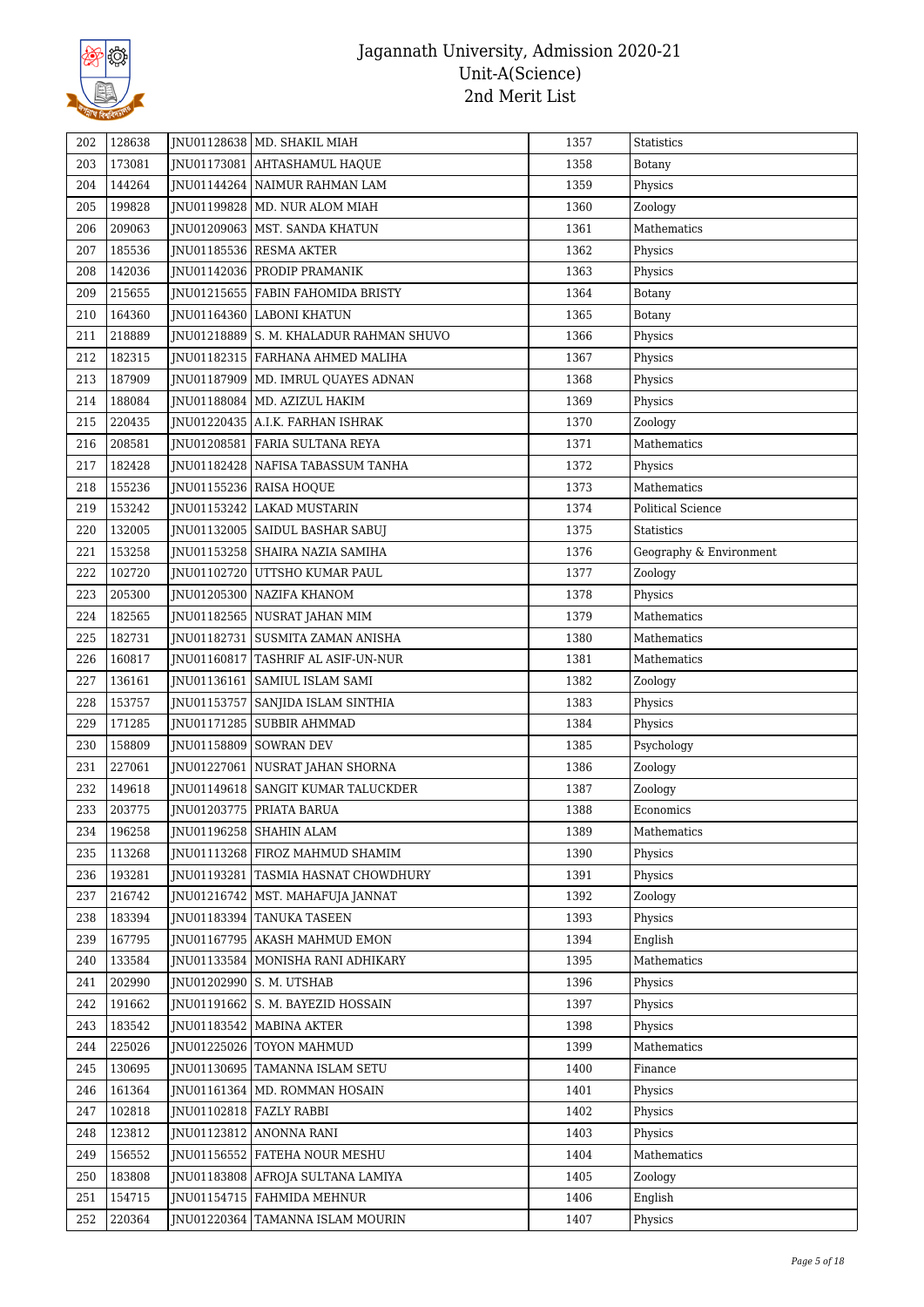

| 253        | 190537 |                          | INU01190537 SAGOR CHONDRA ROY                                      | 1408 | Mathematics             |
|------------|--------|--------------------------|--------------------------------------------------------------------|------|-------------------------|
| 254        | 168082 |                          | JNU01168082   MD. FOYSAL AHMED                                     | 1409 | Physics                 |
| 255        | 123923 |                          | INU01123923 NADIRA HOSSAIN MIM                                     | 1410 | Land Management and Law |
| 256        | 136240 |                          | JNU01136240 JOYANTA ROY                                            | 1411 | Zoology                 |
| 257        | 168276 |                          | JNU01168276 SHAHAK UD ZAMAN KHAN                                   | 1412 | Mathematics             |
| 258        | 181446 |                          | JNU01181446 SHAKIB MAHMUD                                          | 1413 | Physics                 |
| 259        | 108694 |                          | JNU01108694 TASNIM RAHMAN                                          | 1414 | Physics                 |
| 260        | 124580 |                          | JNU01124580 HUMAYRA AKTER                                          | 1415 | Zoology                 |
| 261        | 135776 |                          | JNU01135776 AFRIA FARJANA RITU                                     | 1416 | Physics                 |
| 262        | 136353 |                          | INU01136353   MD. FERDOUS MONDOL RONY                              | 1417 | Physics                 |
| 263        | 193661 |                          | JNU01193661   BRISTY RANI SUTRADHAR                                | 1418 | <b>Statistics</b>       |
| 264        | 195019 | JNU01195019 SITHI AKTER  |                                                                    | 1419 | Mathematics             |
| 265        | 191883 |                          | JNU01191883   MINHAZ UDDIN AHMED                                   | 1420 | Physics                 |
| 266        | 224262 |                          | JNU01224262   MD. ABU BAKAR SIDDIQUE                               | 1421 | Physics                 |
| 267        | 184792 |                          | JNU01184792 JOYA RANI SARKER                                       | 1422 | Zoology                 |
| 268        | 200679 |                          | JNU01200679   MD. MAHFUZAR RAHMAN                                  | 1423 | Physics                 |
| 269        | 210471 |                          | JNU01210471 ASIKUR RAHMAN                                          | 1424 | Physics                 |
| 270        | 177314 | JNU01177314   MD. PALASH |                                                                    | 1425 | <b>Statistics</b>       |
| 271        | 118353 |                          | JNU01118353 MD. SABUJ RANA                                         | 1426 | Physics                 |
| 272        | 140286 |                          | JNU01140286   MD. MILON ISLAM                                      | 1427 | Zoology                 |
| 273        | 102116 |                          | JNU01102116 RUPA DEBNATH                                           | 1428 | Physics                 |
| 274        | 161997 |                          | JNU01161997   MOHAMMED JOOBAYEAR HOSSAIN                           | 1429 | Physics                 |
| 275        | 105213 |                          | JNU01105213   MD. AL-AMIN                                          | 1430 | Mathematics             |
| 276        | 155689 |                          | JNU01155689 SUMIA AKTER                                            | 1431 | <b>Statistics</b>       |
| 277        | 171913 |                          | JNU01171913   KAMRUNNAHAR SIMA                                     | 1432 | Zoology                 |
| 278        | 104810 | JNU01104810   AL-MOSTAFA |                                                                    | 1433 | Physics                 |
| 279        | 200971 |                          | JNU01200971   MD. MALEK MIA                                        | 1434 | Mathematics             |
| 280        | 211728 |                          | JNU01211728 PROSENZIT KUMAR MONDOL                                 | 1435 | Mathematics             |
| 281        | 144819 |                          | JNU01144819   MD. SHAMSUDDOHA                                      | 1436 | Physics                 |
| 282        | 111351 |                          | JNU01111351   ASHIKUR RAHMAN                                       | 1437 | Mathematics             |
| 283        | 226822 |                          | JNU01226822 PROTIK SAHA                                            | 1438 | Zoology                 |
| 284        | 158965 |                          | JNU01158965   MD. TANVIR MAHMUD                                    | 1439 | Zoology                 |
| 285        | 143319 |                          | JNU01143319   KRISHAN BHOWMIK PAUL                                 | 1440 | Physics                 |
| 286        | 174628 |                          | JNU01174628   MD. SAMIUL ISLAM                                     | 1441 | Mathematics             |
| 287        | 205556 |                          | JNU01205556 ZOHRA BEGUM                                            | 1442 | Botany                  |
| 288        | 159466 |                          | JNU01159466 ABDUR RAHMAN SHANTA                                    | 1443 | Land Management and Law |
| 289        | 210169 |                          | <b>INU01210169 TANJIL RAIHAN NISORGO</b>                           | 1444 | Mathematics             |
| 290        | 163192 |                          | JNU01163192   MD. ABU HANIF                                        | 1445 | Physics                 |
| 291        | 216445 |                          | JNU01216445 AFIA MUBASSHIRA                                        | 1446 | Statistics              |
| 292        | 157336 |                          | JNU01157336   TARIQ-UR-RAHMAN TANEEM                               | 1447 | Mathematics             |
| 293        | 194855 |                          | JNU01194855   MD. MAHEDI HASSAN BHUIYAN                            | 1448 | Statistics              |
| 294        | 193122 |                          | JNU01193122   MESHKAT BINTAY AHSAN                                 | 1449 | Psychology              |
| 295        | 150548 |                          | JNU01150548 SOURAV DAS                                             | 1450 | Statistics              |
|            | 123357 |                          |                                                                    | 1451 | Geography & Environment |
| 296<br>297 | 203507 |                          | JNU01123357   MARUFA AKTER CHUMKI<br>JNU01203507 SADIA SALAM SAMIA | 1452 | Zoology                 |
| 298        | 209748 |                          | JNU01209748   MD. ARAFAT RAHMAN AKIB                               | 1453 | Mathematics             |
|            |        |                          |                                                                    |      |                         |
| 299        | 153355 |                          | JNU01153355   SUMAIYA ISLAM                                        | 1454 | Mathematics             |
| 300        | 151486 |                          | JNU01151486   MD. RAKIBUL ISLAM SIAM                               | 1455 | Zoology                 |
| 301        | 159818 |                          | JNU01159818 TAIMUR SALEHIN TAOUS                                   | 1456 | Zoology                 |
| 302        | 205361 |                          | JNU01205361   ISRAT JAHAN MOKTA                                    | 1457 | Botany                  |
| 303        | 223882 | JNU01223882              | MD. SAMIUR RAHMAN                                                  | 1458 | Geography & Environment |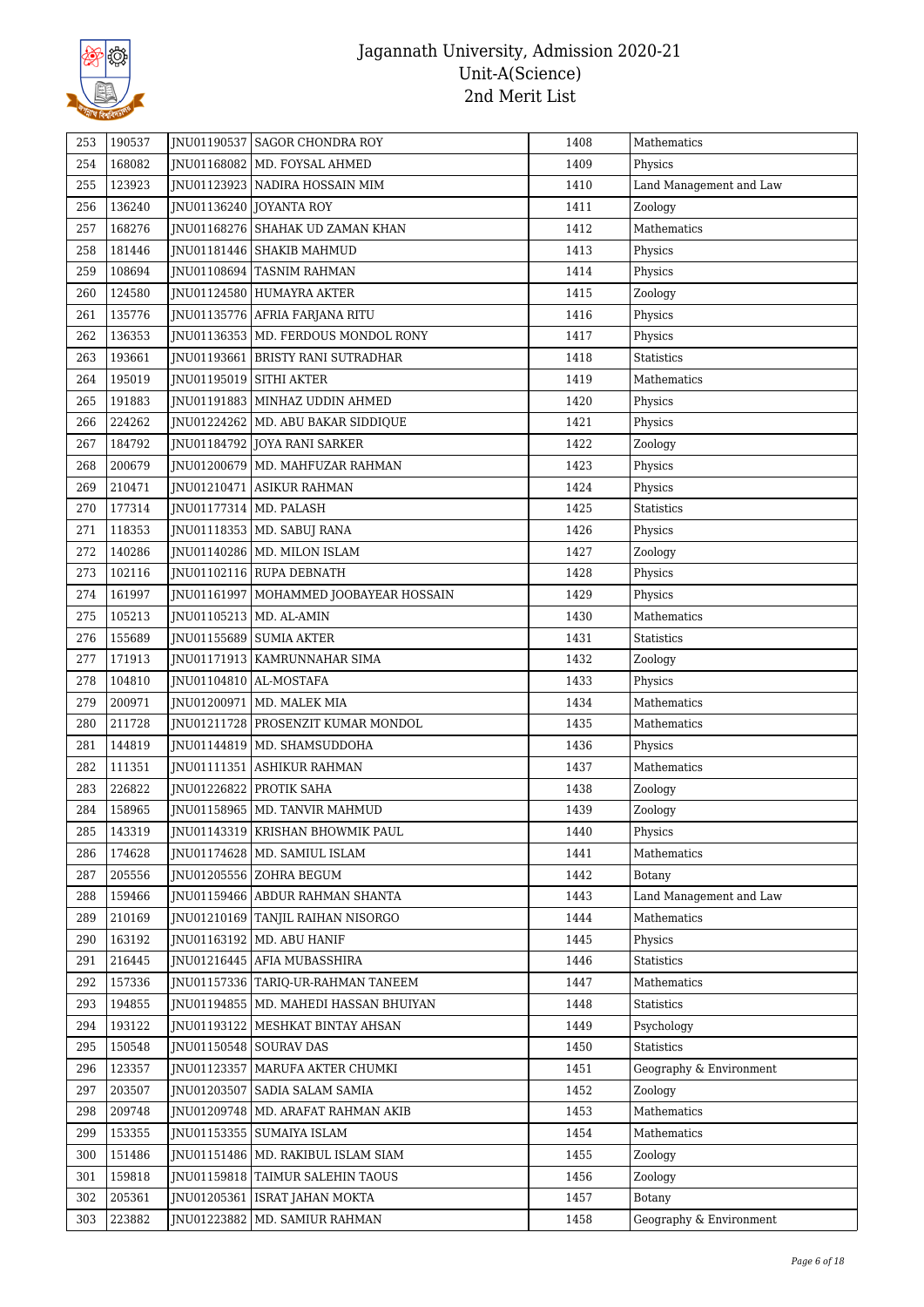

| 304 | 188724 |                           | <b>INU01188724 SHEIK MD YASIN</b>         | 1459 | Physics                 |
|-----|--------|---------------------------|-------------------------------------------|------|-------------------------|
| 305 | 160742 |                           | JNU01160742   MD. NAZRUL ISLAM            | 1460 | Geography & Environment |
| 306 | 216583 |                           | JNU01216583   MOST. AFIA FARJANA TISHA    | 1461 | Zoology                 |
| 307 | 188752 |                           | JNU01188752   SAFKAT ISLAM NILOY          | 1462 | Physics                 |
| 308 | 123561 |                           | JNU01123561   SUMAIYA JANNAT              | 1463 | Physics                 |
| 309 | 190697 | JNU01190697   RAJJIT SAHA |                                           | 1464 | Statistics              |
| 310 | 231239 | JNU01231239   SARA IBNAT  |                                           | 1465 | English                 |
| 311 | 153684 |                           | JNU01153684   TASNEEM JAHAN RESHA         | 1466 | English                 |
| 312 | 103042 |                           | JNU01103042 MD. TANJIMUL RIFAT            | 1467 | Anthropology            |
| 313 | 165405 |                           | JNU01165405   MST. NAZMUNNAHAR            | 1468 | Zoology                 |
| 314 | 153857 |                           | JNU01153857   FATEMATUZ ZOHRA AKHI        | 1469 | Zoology                 |
| 315 | 103126 |                           | JNU01103126   MD. RAKIBUL ISLAM           | 1470 | Public Administration   |
| 316 | 182980 |                           | JNU01182980 JANNATUL FERDOUS MIM          | 1471 | Psychology              |
| 317 | 104029 | JNU01104029 MD.ARAFAT     |                                           | 1472 | <b>Statistics</b>       |
| 318 | 196718 | JNU01196718 MD.SHAPON     |                                           | 1473 | Mathematics             |
| 319 | 134142 |                           | JNU01134142   MST. KHURSHID JAHAN MUNNY   | 1474 | Zoology                 |
| 320 | 130586 |                           | JNU01130586 SONALY RAJ BONGSHI PRITY      | 1475 | Statistics              |
| 321 | 189618 |                           | JNU01189618   MASHFUKUR RAHMAN            | 1476 | <b>Statistics</b>       |
| 322 | 154185 |                           | JNU01154185   BARBARA SNEHA GOMES         | 1477 | Geography & Environment |
| 323 | 180381 |                           | JNU01180381   MD. MAHADI HASAN MAMUN      | 1478 | English                 |
| 324 | 157858 |                           | JNU01157858   MST. FATEMA-TUJ-JOHRA       | 1479 | Zoology                 |
| 325 | 220055 |                           | JNU01220055   SANJIDA GAZI                | 1480 | Zoology                 |
| 326 | 130689 |                           | JNU01130689 NUSRAT JAHAN NODI             | 1481 | Statistics              |
| 327 | 110105 | JNU01110105   MD. TALHA   |                                           | 1482 | Mathematics             |
| 328 | 125437 | JNU01125437 ANIK PAUL     |                                           | 1483 | Geography & Environment |
| 329 | 183835 |                           | JNU01183835 ZARIN TASNIM AUDITY           | 1484 | Geography & Environment |
| 330 | 105368 | JNU01105368 ARNOB SAHA    |                                           | 1485 | <b>Statistics</b>       |
| 331 | 184073 |                           | JNU01184073   HAFSHA SULTANA ASHA         | 1486 | Mathematics             |
| 332 | 111726 |                           | JNU01111726   MAHMUDA FERDOUS SUMAIYA     | 1487 | Geography & Environment |
| 333 | 135613 |                           | JNU01135613   MD. TORIKUL ISLAM           | 1488 | Statistics              |
| 334 | 204276 |                           | JNU01204276 IFFAT ARA CHOWDHURY           | 1489 | Zoology                 |
| 335 | 114047 |                           | JNU01114047 SHAHED BIN SOROWER            | 1490 | Mathematics             |
| 336 | 141361 |                           | JNU01141361   MST. TANIA KHATUN           | 1491 | Economics               |
| 337 | 126646 |                           | JNU01126646   MD SAIDUR RAHMAN            | 1492 | Mathematics             |
| 338 | 225301 |                           | JNU01225301   ARAFAT-AL-NAHIAN            | 1493 | Mathematics             |
| 339 | 177907 |                           | JNU01177907 FARIHA MUBASHERA              | 1494 | Mathematics             |
| 340 | 199457 |                           | JNU01199457   MD. JAYED CHOWDHURY         | 1495 | <b>Statistics</b>       |
| 341 | 120890 | JNU01120890   PRANTA DAS  |                                           | 1496 | Land Management and Law |
| 342 | 220769 |                           | <b>INU01220769 KRISHNADAS BISWAS</b>      | 1497 | Mathematics             |
| 343 | 125399 |                           | JNU01125399 MITHUN DHALI                  | 1498 | Mathematics             |
| 344 | 103401 |                           | JNU01103401   MD. ESFAR BIN MAHBUB        | 1499 | Statistics              |
| 345 | 186431 |                           | JNU01186431 AYESHA SIDDIKA BINTE AYUB     | 1500 | Psychology              |
| 346 | 151123 |                           | JNU01151123 UMMY SUMIYA                   | 1501 | Zoology                 |
| 347 | 155842 |                           | JNU01155842   TASLIMA AKTER TONIKA        | 1502 | Mathematics             |
| 348 | 157268 |                           | JNU01157268 AYESHA SIDDIKA                | 1503 | Mathematics             |
| 349 | 183346 |                           | JNU01183346   MEHERUJ AFRIN               | 1504 | Statistics              |
| 350 | 119248 |                           | JNU01119248 NIRUPOMA NAIDU DEVI           | 1505 | Zoology                 |
| 351 | 122586 |                           | JNU01122586   IFTEKARUL ISLAM IFTY        | 1506 | Mathematics             |
| 352 | 204544 |                           | JNU01204544 OMME SALMA ESHA               | 1507 | Botany                  |
| 353 | 129117 |                           | JNU01129117 NAIMUL HASAN                  | 1508 | Economics               |
| 354 | 227443 |                           | JNU01227443 PRITHULA PROSUN DEBNATH TANNI | 1509 | English                 |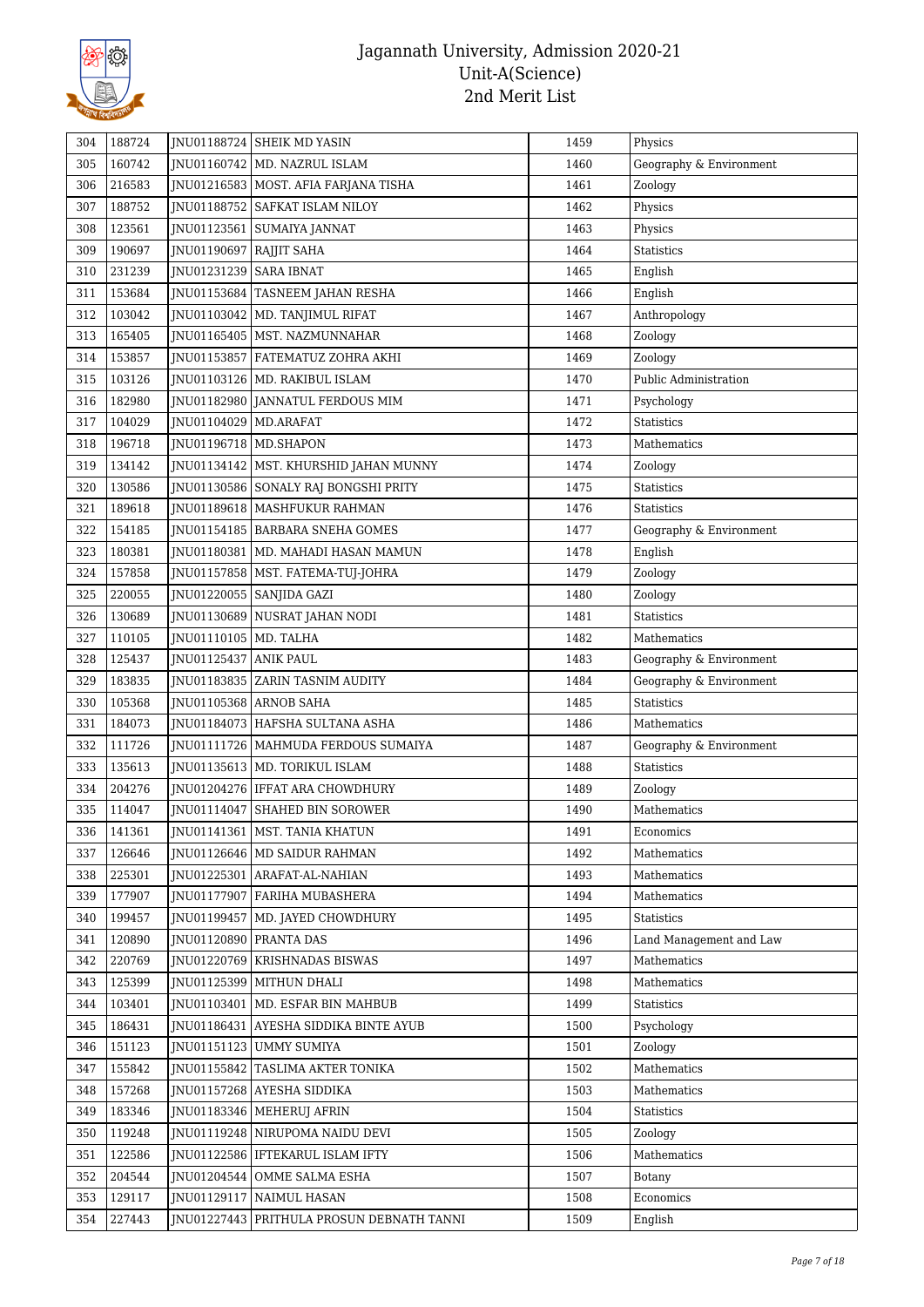

| 355        | 132734 |                         | INU01132734 RAFIQUL ISLAM SAIMON            | 1510 | Mathematics                       |
|------------|--------|-------------------------|---------------------------------------------|------|-----------------------------------|
| 356        | 207317 |                         | JNU01207317   MD. MAZHARUL ISLAM            | 1511 | Statistics                        |
| 357        | 149672 |                         | JNU01149672   MD. SHAOKOT HOSSEN SHANTO     | 1512 | Zoology                           |
| 358        | 198866 |                         | JNU01198866 JONAYET HOSSAIN                 | 1513 | Mathematics                       |
| 359        | 226557 |                         | JNU01226557 ZAKARIYA AHMED                  | 1514 | Mathematics                       |
| 360        | 225578 |                         | JNU01225578 NAZMUL HASAN FARUK              | 1515 | <b>Statistics</b>                 |
| 361        | 162341 |                         | JNU01162341   MD. MINHAZ UDDIN              | 1516 | Mathematics                       |
| 362        | 113566 |                         | JNU01113566   SARKAR TUHASSINUL ARNOB       | 1517 | Zoology                           |
| 363        | 199758 |                         | JNU01199758 MD. MEHEDI HASAN                | 1518 | English                           |
| 364        | 214455 |                         | JNU01214455   FAHMIDA MAWYA                 | 1519 | Mathematics                       |
| 365        | 216872 |                         | JNU01216872 MITHILA ROY                     | 1520 | Zoology                           |
| 366        | 226947 |                         | JNU01226947 HUMAIRA ADIBA                   | 1521 | Anthropology                      |
| 367        | 158442 |                         | JNU01158442 PRANGON MALLICK                 | 1522 | Mathematics                       |
| 368        | 203365 |                         | JNU01203365 ASHRAFI JAHAN MUINA             | 1523 | Mathematics                       |
| 369        | 114898 |                         | INU01114898 AYON GANGULY                    | 1524 | Mathematics                       |
| 370        | 164100 |                         | JNU01164100 ATIKA ULFAT LABIBA              | 1525 | Geography & Environment           |
| 371        | 191338 |                         | JNU01191338 S M MASUM BILLAH                | 1526 | Zoology                           |
| 372        | 115067 |                         | INU01115067 SRE DEBASHISH KARMAKER          | 1527 | Mathematics                       |
| 373        | 203454 |                         | JNU01203454 UMME HANEY                      | 1528 | Mathematics                       |
| 374        | 100073 |                         | JNU01100073   MAFRIN ZANNAT MILA            | 1529 | Zoology                           |
| 375        | 217430 |                         | JNU01217430   MOST. SINTHIA TABASSUM        | 1530 | Public Administration             |
| 376        | 216545 |                         | JNU01216545   RUMAISHA BINTE FARUQUE FARINE | 1531 | Zoology                           |
| 377        | 152375 |                         | JNU01152375 ABUL HASNAT HRIDOY              | 1532 | Mathematics                       |
| 378        | 182764 |                         | JNU01182764 NABILA TABASSUM                 | 1533 | Finance                           |
| 379        | 155723 |                         | JNU01155723 SHAHINOOR KHAN                  | 1534 | Mathematics                       |
|            | 205529 |                         | JNU01205529 RONY BAIDYA                     | 1535 |                                   |
| 380<br>381 | 153677 |                         |                                             | 1536 | Zoology                           |
| 382        |        |                         | JNU01153677 AYESHA AKTER                    |      | Zoology                           |
|            | 177849 |                         | JNU01177849   MOHIMA BINTE RASEL            | 1537 | Zoology                           |
| 383        | 165470 |                         | JNU01165470 JANNATUL FERTHAOUS              | 1538 | Statistics                        |
| 384        | 219661 |                         | JNU01219661   MD. AHASAN HABIB DOLON        | 1539 | Psychology                        |
| 385        | 189100 |                         | JNU01189100   MAHMUD ABDUL AZIZ ROHAN       | 1540 | <b>Statistics</b>                 |
| 386        | 123269 |                         | JNU01123269 SAIFULLAH MOHAMMED SABBIR       | 1541 | Mass Communication and Journalism |
| 387        | 102416 |                         | JNU01102416 MD. ASIFUR RAHMAN               | 1542 | Mathematics                       |
| 388        | 140280 |                         | JNU01140280 ABU SAYED MD. ARIF              | 1543 | <b>Statistics</b>                 |
| 389        | 142253 |                         | JNU01142253   FAHAD AL SHAHAB PRANTA        | 1544 | Economics                         |
| 390        | 189446 |                         | JNU01189446 CHINMOY KUMAR DAS DIP           | 1545 | Botany                            |
| 391        | 210351 |                         | JNU01210351   ABDULLAH AL MAHI              | 1546 | Psychology                        |
| 392        | 131459 |                         | JNU01131459 LABONI AKTHER                   | 1547 | Botany                            |
| 393        | 224950 |                         | INU01224950   MARUF HOSSEN                  | 1548 | English                           |
| 394        | 124886 |                         | JNU01124886 SHIKDER SHOWMIK HASAN AKASH     | 1549 | Zoology                           |
| 395        | 186069 |                         | JNU01186069 AFRIN JAHAN                     | 1550 | Zoology                           |
| 396        | 193329 |                         | <b>INU01193329 SAMIA AKTER</b>              | 1551 | Zoology                           |
| 397        | 183384 |                         | JNU01183384   MOSA. NAWRIN JAHAN NITU       | 1552 | Zoology                           |
| 398        | 141008 |                         | JNU01141008 RAZIA SULTANA                   | 1553 | Zoology                           |
| 399        | 113016 |                         | JNU01113016   MD. ABU SAYED ABIR            | 1554 | Statistics                        |
| 400        | 224086 | JNU01224086   IMRAN MIA |                                             | 1555 | Geography & Environment           |
| 401        | 139947 |                         | JNU01139947   MD. ABBRAR HASAN              | 1556 | Economics                         |
| 402        | 211033 |                         | JNU01211033   SAZAL BISWAS                  | 1557 | Statistics                        |
| 403        | 125586 |                         | JNU01125586 DHEHAN KHAN                     | 1558 | Statistics                        |
| 404        | 161485 |                         | JNU01161485   MOHAMMED HASNAEEN HASIB       | 1559 | Statistics                        |
| 405        | 161603 |                         | JNU01161603   MD.ALI NOMAN RIFAT            | 1560 | Zoology                           |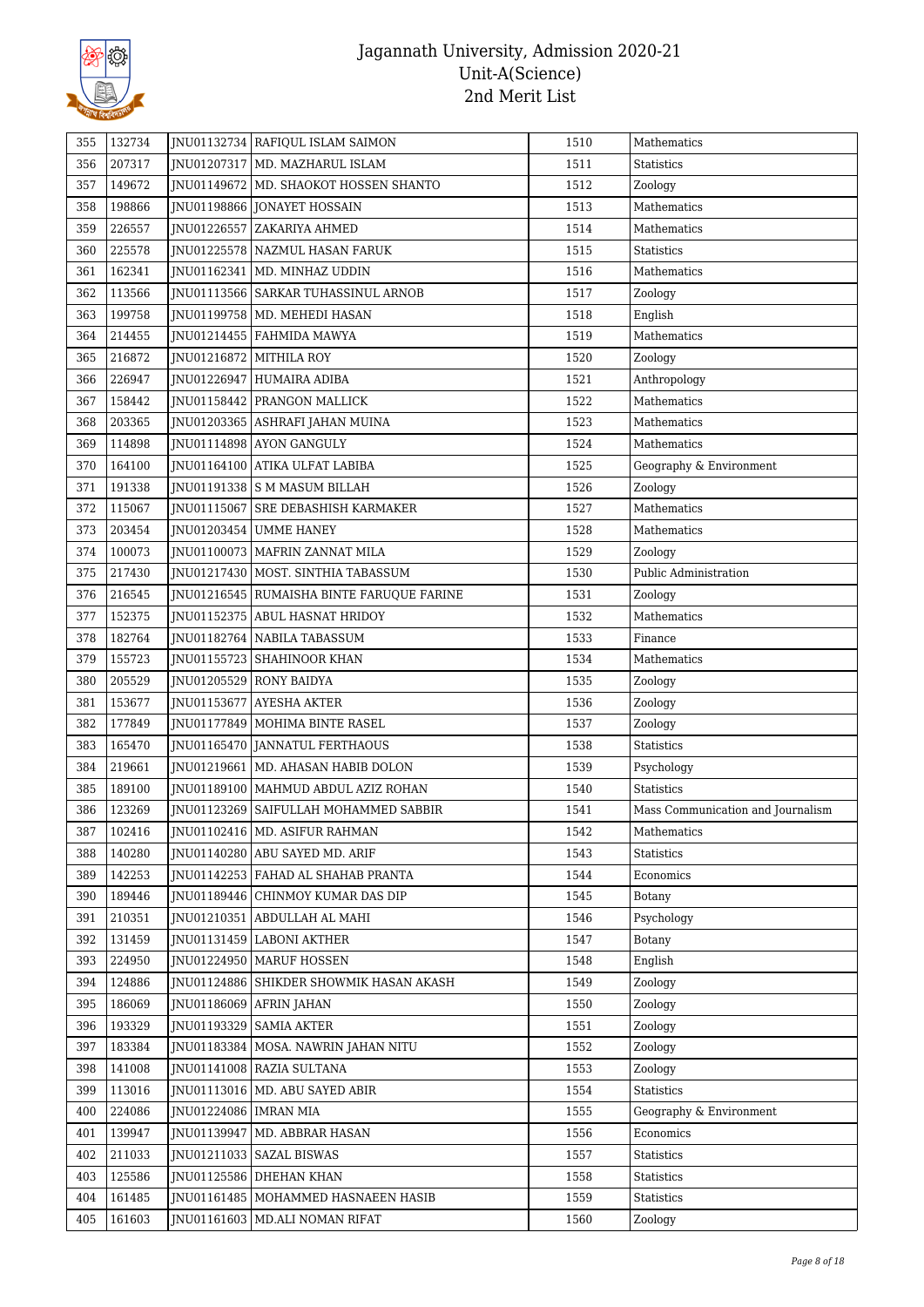

| 406 | 132297 |                        | JNU01132297 ASHIK FOYSAL                 | 1561 | Botany                            |
|-----|--------|------------------------|------------------------------------------|------|-----------------------------------|
| 407 | 206197 |                        | JNU01206197 TASMIA AZAD MAHIN            | 1562 | Statistics                        |
| 408 | 193006 |                        | JNU01193006   SABYASACHI DHALI RUDRA     | 1563 | Statistics                        |
| 409 | 231450 |                        | JNU01231450   MARIA ANJUM NAIMA          | 1564 | Psychology                        |
| 410 | 179046 |                        | JNU01179046 FARHANA EASMIN               | 1565 | Statistics                        |
| 411 | 161746 |                        | JNU01161746 RABIUL HASSAN                | 1566 | Economics                         |
| 412 | 180032 |                        | JNU01180032 JAHEDUL HOQ                  | 1567 | <b>Botany</b>                     |
| 413 | 181389 |                        | JNU01181389   MD. IBRAHIM KHALIL         | 1568 | Statistics                        |
| 414 | 191238 |                        | JNU01191238 ARAF ALAM RAFI               | 1569 | Statistics                        |
| 415 | 132421 |                        | JNU01132421 ABDULLHA AL MAHMUD           | 1570 | Statistics                        |
| 416 | 112381 |                        | JNU01112381   MARIUM SABA SAAJ           | 1571 | Zoology                           |
| 417 | 133770 |                        | JNU01133770   MST. ARJUMAN ARA           | 1572 | Statistics                        |
| 418 | 123205 |                        | JNU01123205   MD. JOHIRUL ISLAM          | 1573 | Statistics                        |
| 419 | 113832 |                        | JNU01113832 SHAHRIAR AHAMMED             | 1574 | Botany                            |
| 420 | 113382 |                        | JNU01113382   MD.SHIMUL ISLAM            | 1575 | Statistics                        |
| 421 | 223534 |                        | JNU01223534   FAHIM IMTIAZ JOY           | 1576 | Zoology                           |
| 422 | 137221 |                        | JNU01137221 NIRUPOM ROY                  | 1577 | Zoology                           |
| 423 | 162109 |                        | JNU01162109 MOHAMMAD AZAZUL ISLAM        | 1578 | Public Administration             |
| 424 | 184979 |                        | JNU01184979 SUMIYA RAHMAN SADIA          | 1579 | Zoology                           |
| 425 | 213593 |                        | JNU01213593   MD. OMAR FARUK             | 1580 | Statistics                        |
| 426 | 113918 |                        | JNU01113918 ABID AL AZAD                 | 1581 | Geography & Environment           |
| 427 | 122510 |                        | JNU01122510   MD. TUSHER EMRAN           | 1582 | Statistics                        |
| 428 | 174305 |                        | JNU01174305   SAKIN AHMED                | 1583 | Statistics                        |
| 429 | 113929 | JNU01113929 SREEBAS    |                                          | 1584 | Statistics                        |
| 430 | 211308 |                        | JNU01211308 LABIB BISWAS RASEL           | 1585 | Statistics                        |
| 431 | 180689 |                        | JNU01180689 GOLAM SAROWAR                | 1586 | Statistics                        |
| 432 | 120662 |                        | JNU01120662   MAHBUBA AKTER KAKOLY       | 1587 | Economics                         |
| 433 | 128912 |                        | JNU01128912 SABBIR AHMED SHUVO           | 1588 | Geography & Environment           |
| 434 | 138279 |                        | INU01138279 MD. TOUHIDUL ISLAM           | 1589 | Botany                            |
| 435 | 147395 |                        | JNU01147395 SOBURUL ISLAM                | 1590 | <b>Statistics</b>                 |
| 436 | 121667 | JNU01121667 JOY SHARMA |                                          | 1591 | Mass Communication and Journalism |
| 437 | 135668 |                        | JNU01135668   MOST. FARIYA ISLAM ANY     | 1592 | Geography & Environment           |
| 438 | 129699 |                        | JNU01129699 ABDUL KAHHAR                 | 1593 | Statistics                        |
| 439 | 134880 |                        | JNU01134880 NAZIFA ANZUM NOVA            | 1594 | Land Management and Law           |
| 440 | 227242 |                        | JNU01227242 SERAJUM MUNIRA               | 1595 | Zoology                           |
| 441 | 166823 |                        | JNU01166823 MD. TAZRIAN SHARIF           | 1596 | Mass Communication and Journalism |
| 442 | 146255 |                        | JNU01146255   MD. MUSADDIK AL ARIF       | 1597 | Statistics                        |
| 443 | 160547 |                        | JNU01160547   MODASSAR MUNAWAR RAJGIR    | 1598 | Zoology                           |
| 444 | 177564 |                        | JNU01177564 ANIKA TABASSUM EKRA          | 1599 | Zoology                           |
| 445 | 160600 |                        | JNU01160600 FAISAL AHMED                 | 1600 | Zoology                           |
| 446 | 169746 |                        | JNU01169746   MD. ABU SIAN               | 1601 | Statistics                        |
| 447 | 153437 |                        | <b>INU01153437 SUMAIYA BINTA TOFAYEL</b> | 1602 | Statistics                        |
| 448 | 158018 |                        | JNU01158018 UMMEY HANY BUSHRA            | 1603 | Statistics                        |
| 449 | 153647 |                        | JNU01153647 PRANTO AFRIN                 | 1604 | Statistics                        |
| 450 | 153537 | JNU01153537            | TAHIA -TUN-TUBA                          | 1605 | Statistics                        |
| 451 | 214554 |                        | JNU01214554 AFRIN AKTER SANJIDA          | 1606 | Zoology                           |
| 452 | 176964 |                        | JNU01176964 MD. SAIF ISTIAQUE BADHON     | 1607 | Zoology                           |
| 453 | 102955 |                        | JNU01102955   MD. ABUL BASAR             | 1608 | Statistics                        |
| 454 | 188934 | JNU01188934            | MD. ZAHIDUL ISLAM                        | 1609 | Zoology                           |
| 455 | 118670 |                        | JNU01118670 THONUSREE CHOWDHURY          | 1610 | Zoology                           |
| 456 | 107490 |                        | JNU01107490   NAIMUR RAHMAN DURJOY       | 1611 | Statistics                        |
|     |        |                        |                                          |      |                                   |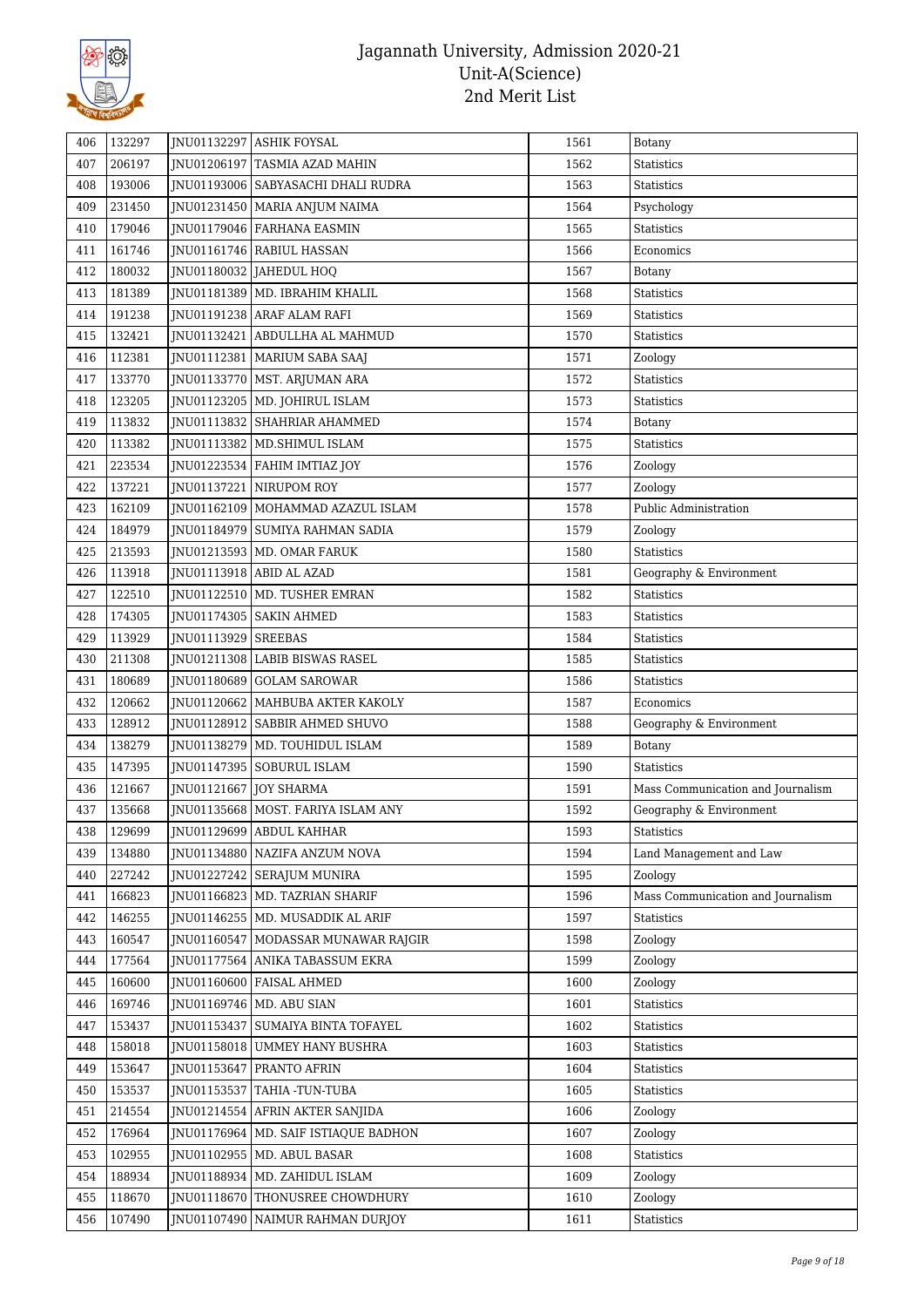

| 457 | 205306 |                        | JNU01205306   MST. ISRAT JAHAN TARIN    | 1612 | Statistics                               |
|-----|--------|------------------------|-----------------------------------------|------|------------------------------------------|
| 458 | 182837 |                        | JNU01182837 ESRAT JAHAN EFTY            | 1613 | Zoology                                  |
| 459 | 111756 |                        | JNU01111756 ZAFRIN ZAMAN TISHA          | 1614 | Botany                                   |
| 460 | 122698 |                        | JNU01122698   MD. KAMRUL ISLAM          | 1615 | Statistics                               |
|     | 102551 |                        | INU01102551   MAHFUZUR RAHMAN PARVEZ    | 1616 |                                          |
| 461 |        |                        |                                         |      | Statistics                               |
| 462 | 183191 |                        | JNU01183191 RABEYA AKTER BORNI          | 1617 | Zoology                                  |
| 463 | 176835 |                        | JNU01176835   MD. MAHMUDUL HASSAN       | 1618 | Geography & Environment                  |
| 464 | 108960 |                        | JNU01108960   MD. ABID HASAN RAFI       | 1619 | <b>Statistics</b>                        |
| 465 | 110661 |                        | JNU01110661   A K M RAKIB HOSSAIN AFRAD | 1620 | Zoology                                  |
| 466 | 189727 |                        | JNU01189727   SHAHRIA NAFEES JOY        | 1621 | Statistics                               |
| 467 | 123488 |                        | JNU01123488 SADIA ISLAM MOU             | 1622 | Zoology                                  |
| 468 | 123150 |                        | JNU01123150 KHAIRUL ISLAM SAJIB         | 1623 | Statistics                               |
| 469 | 132110 |                        | JNU01132110   TASIN AHMED SIDDIQUE      | 1624 | Public Administration                    |
| 470 | 113874 |                        | JNU01113874 MD.IMRAN HOSSAIN            | 1625 | Zoology                                  |
| 471 | 154546 |                        | JNU01154546 DINA ISLAM SONDA            | 1626 | Botany                                   |
| 472 | 125418 |                        | JNU01125418   MD. INJAMUL HAQUE         | 1627 | Botany                                   |
| 473 | 224193 |                        | JNU01224193 DHRUBO KRISHNO GHOSH        | 1628 | Botany                                   |
| 474 | 102931 |                        | JNU01102931 ABDULLAH AL TANIM           | 1629 | <b>Botany</b>                            |
| 475 | 131032 |                        | JNU01131032 FAHMIDA AKTER SINHA         | 1630 | Statistics                               |
| 476 | 210182 |                        | JNU01210182 JEWEL AL IMRAN              | 1631 | Finance                                  |
| 477 | 227215 |                        | JNU01227215   SUMAYEA PROVA             | 1632 | Botany                                   |
| 478 | 185368 |                        | JNU01185368   SUMAIYA SHIMU             | 1633 | Economics                                |
| 479 | 100560 |                        | JNU01100560   MST. SADIA JANNAT         | 1634 | <b>Botany</b>                            |
| 480 | 210177 |                        | JNU01210177 EMON SARDAR                 | 1635 | Statistics                               |
| 481 | 103155 |                        | JNU01103155   MD. TAHSEEN ISLAM NIBIR   | 1636 | Psychology                               |
| 482 | 155026 |                        | JNU01155026   MURSIDA HOSSAIN           | 1637 | Botany                                   |
| 483 | 108797 |                        | JNU01108797   S.M. SHAYRUZZAMAN SHANTO  | 1638 | Botany                                   |
| 484 | 136867 |                        | JNU01136867   MD. AMAN ULLAH            | 1639 | Statistics                               |
| 485 | 193631 |                        | JNU01193631   NAZMUN NAHER              | 1640 | Botany                                   |
| 486 | 168493 |                        | JNU01168493   SHAZID MAHMUD             | 1641 | Botany                                   |
| 487 | 147550 |                        | JNU01147550   MD. JOBAYDUL ISLAM        | 1642 | Public Administration                    |
| 488 | 103604 |                        | JNU01103604   MD. ASHIKUR RAHMAN RIYAD  | 1643 | <b>Botany</b>                            |
| 489 | 217408 |                        | JNU01217408 MOST. RAYANA AKTER          | 1644 | Land Management and Law                  |
| 490 | 223386 |                        | JNU01223386   MD. SAKHAOWT HOSSAIN      | 1645 | Botany                                   |
| 491 | 227408 | JNU01227408 SETU AKTER |                                         | 1646 | Botany                                   |
| 492 | 185082 | JNU01185082 AKHI AKTER |                                         | 1647 | Statistics                               |
|     |        |                        |                                         |      |                                          |
| 493 | 103596 |                        | JNU01103596   MD. JAKARIA HOSSAIN NOYON | 1648 | Mass Communication and Journalism        |
| 494 | 133139 |                        | JNU01133139   MD.RONY MIA               | 1649 | Botany                                   |
| 495 | 136053 |                        | JNU01136053   MD. MARUF UR RAHMAN MUNNA | 1650 | Accounting & Information Systems         |
| 496 | 136900 |                        | INU01136900 PRIYODARSON CHANDRA SARKAR  | 1651 | <b>Statistics</b>                        |
| 497 | 173006 |                        | JNU01173006 MD. SAMAUN ISLAM            | 1652 | Economics                                |
| 498 | 190745 |                        | JNU01190745   MONIR HOSSEN ZIHAD        | 1653 | <b>Statistics</b>                        |
| 499 | 125573 |                        | JNU01125573   MD RAYHANUZZAMAN          | 1654 | Botany                                   |
| 500 | 101178 |                        | JNU01101178 JANNT ARA LABONNO           | 1655 | Statistics                               |
| 501 | 220920 |                        | JNU01220920 TAMIM SHEIKH                | 1656 | Statistics                               |
| 502 | 110904 |                        | JNU01110904 ASHRAFUL ISLAM              | 1657 | Botany                                   |
| 503 | 129879 |                        | JNU01129879   SAYED AJLAN AL ALIF       | 1658 | Statistics                               |
| 504 | 229539 |                        | JNU01229539   TUTUL MALAKAR             | 1659 | Botany                                   |
| 505 | 222401 |                        | JNU01222401 TIPU SULTAN                 | 1660 | Botany                                   |
| 506 | 165912 |                        | JNU01165912 AFSANA KHATUN               | 1661 | Botany                                   |
| 507 | 133340 |                        | JNU01133340 ASHIKUR RAHMAN              | 1662 | Institute of Education and Research(IER) |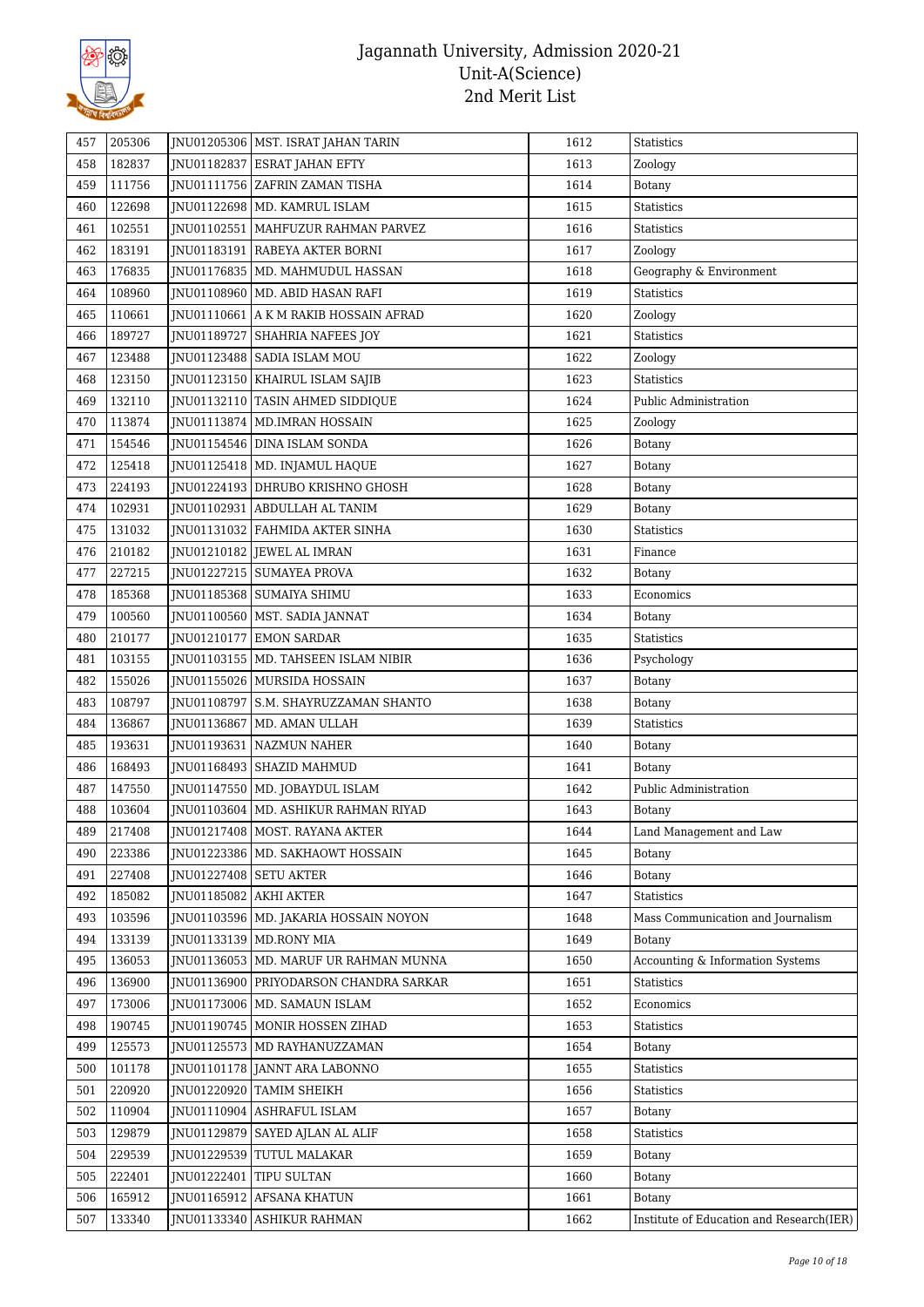

| 508 | 137684 | JNU01137684 NITTO ROY |                                        | 1663 | Sociology                                |
|-----|--------|-----------------------|----------------------------------------|------|------------------------------------------|
| 509 | 181750 |                       | JNU01181750   FAHIM MUNTASIR NAHID     | 1664 | <b>Botany</b>                            |
| 510 | 201755 |                       | JNU01201755   MD. JUBAER ALOM JOY      | 1665 | Botany                                   |
| 511 | 162897 |                       | JNU01162897 ARIFUL ISLAM               | 1666 | Botany                                   |
| 512 | 115281 |                       | JNU01115281   MD.ALAMIN HOSSAIN        | 1667 | Botany                                   |
| 513 | 151079 |                       | JNU01151079 NURUL SAJJAD               | 1668 | <b>Botany</b>                            |
| 514 | 104065 | JNU01104065 NOYAN MIA |                                        | 1669 | Botany                                   |
| 515 | 220624 |                       | JNU01220624 UMMAY HABIBA MIM           | 1670 | Botany                                   |
| 516 | 166328 |                       | JNU01166328 MD. JAHID HASAN            | 1671 | Economics                                |
| 517 | 223262 |                       | JNU01223262 ABRAR SHAHRIAR             | 1672 | Botany                                   |
| 518 | 177594 |                       | JNU01177594 AMINA AFRIN ANANNA         | 1673 | Botany                                   |
| 519 | 187487 |                       | JNU01187487   MD. MUSHFIQUR RAHMAN     | 1674 | Botany                                   |
| 520 | 178560 |                       | JNU01178560   MD. JIMON MOSHARAF       | 1675 | Botany                                   |
| 521 | 153030 |                       | JNU01153030 NUHA MUMTAHANA             | 1676 | Botany                                   |
| 522 | 188024 |                       | JNU01188024   MINHAZUL ABEDIN EKRAM    | 1677 | Economics                                |
| 523 | 182290 |                       | JNU01182290 SHRABONI DEVI              | 1678 | <b>Botany</b>                            |
| 524 | 144447 |                       | JNU01144447   RAIHANUL ISLAM RAFI      | 1679 | Economics                                |
| 525 | 215919 |                       | JNU01215919 NISHAT TASMIN              | 1680 | Botany                                   |
| 526 | 167543 |                       | JNU01167543 AFRIN RAHMAN NIRA          | 1681 | Botany                                   |
| 527 | 164536 |                       | JNU01164536   MST. KAMRUNNAHER ESHIKA  | 1682 | Economics                                |
| 528 | 133829 |                       | JNU01133829 JONY RANI ROY              | 1683 | Botany                                   |
| 529 | 182395 |                       | JNU01182395   ABEDA SULTANA            | 1684 | Sociology                                |
| 530 | 142111 |                       | JNU01142111   SUMAIYA YESMIN           | 1685 | Land Management and Law                  |
| 531 | 174960 |                       | JNU01174960   MD. MOSIUR RAHMAN        | 1686 | Botany                                   |
| 532 | 153476 |                       | JNU01153476   IFFAT JAHAN PEAULY       | 1687 | Botany                                   |
| 533 | 165296 |                       | JNU01165296   MST. SALMA KHATUN        | 1688 | <b>Botany</b>                            |
| 534 | 165232 |                       | JNU01165232 UMME AYESHA SIDDIKA KONIKA | 1689 | Psychology                               |
| 535 | 182642 |                       | JNU01182642   SUMAIYA AKTER            | 1690 | Botany                                   |
| 536 | 142194 |                       | JNU01142194   HRIDOY SAHA              | 1691 | Botany                                   |
| 537 | 132231 |                       | JNU01132231   TAUHID HASAN             | 1692 | Economics                                |
| 538 | 164323 |                       | JNU01164323 NAIMA SULTANA              | 1693 | Botany                                   |
| 539 | 104670 |                       | JNU01104670 ARPON KUMAR SAHA           | 1694 | Botany                                   |
| 540 | 192438 |                       | JNU01192438   MD. KHIRUL HASSAN        | 1695 | Institute of Education and Research(IER) |
| 541 | 153816 |                       | JNU01153816   MARZIA RAHMAN AHONA      | 1696 | Botany                                   |
| 542 | 167401 |                       | JNU01167401   MD. AKASH ALI            | 1697 | Botany                                   |
| 543 | 158616 |                       | JNU01158616 SREE JOYDEV ACHARJEE       | 1698 | Political Science                        |
| 544 | 189355 |                       | JNU01189355   JAHIDUL ISLAM            | 1699 | Botany                                   |
| 545 | 219886 |                       | JNU01219886   SABUJ CHANDRA PALL       | 1700 | Botany                                   |
| 546 | 168514 |                       | JNU01168514   MD. KAMROJJAMAN          | 1701 | Botany                                   |
| 547 | 189768 |                       | JNU01189768 MD. MESBAH UDDIN ROMAN     | 1702 | Public Administration                    |
| 548 | 189640 |                       | JNU01189640 SYED ABEED-UL-HAQUE        | 1703 | Finance                                  |
| 549 | 133544 |                       | JNU01133544 FARIHA FERDOUS NEHA        | 1704 | Botany                                   |
| 550 | 178890 |                       | JNU01178890 TANNI CHOWDHURY            | 1705 | Botany                                   |
| 551 | 100336 |                       | JNU01100336 ANIKA TAHSIN               | 1706 | Public Administration                    |
| 552 | 124948 |                       | JNU01124948   AKASH SAHA               | 1707 | Psychology                               |
| 553 | 222295 |                       | JNU01222295   MD. TASNUVE RAYHAN       | 1708 | Botany                                   |
| 554 | 123476 |                       | JNU01123476   SABRINA AKTER            | 1709 | Economics                                |
| 555 | 194716 |                       | JNU01194716 ZINNIA ISLAM ANY           | 1710 | Botany                                   |
| 556 | 102838 |                       | JNU01102838   SAUMIK DAS TURJA         | 1711 | Mass Communication and Journalism        |
| 557 | 165368 |                       | JNU01165368 JANNATUN KHATUN            | 1712 | Botany                                   |
| 558 | 103964 |                       | JNU01103964   MD. EUSUF JAMAN          | 1713 | Psychology                               |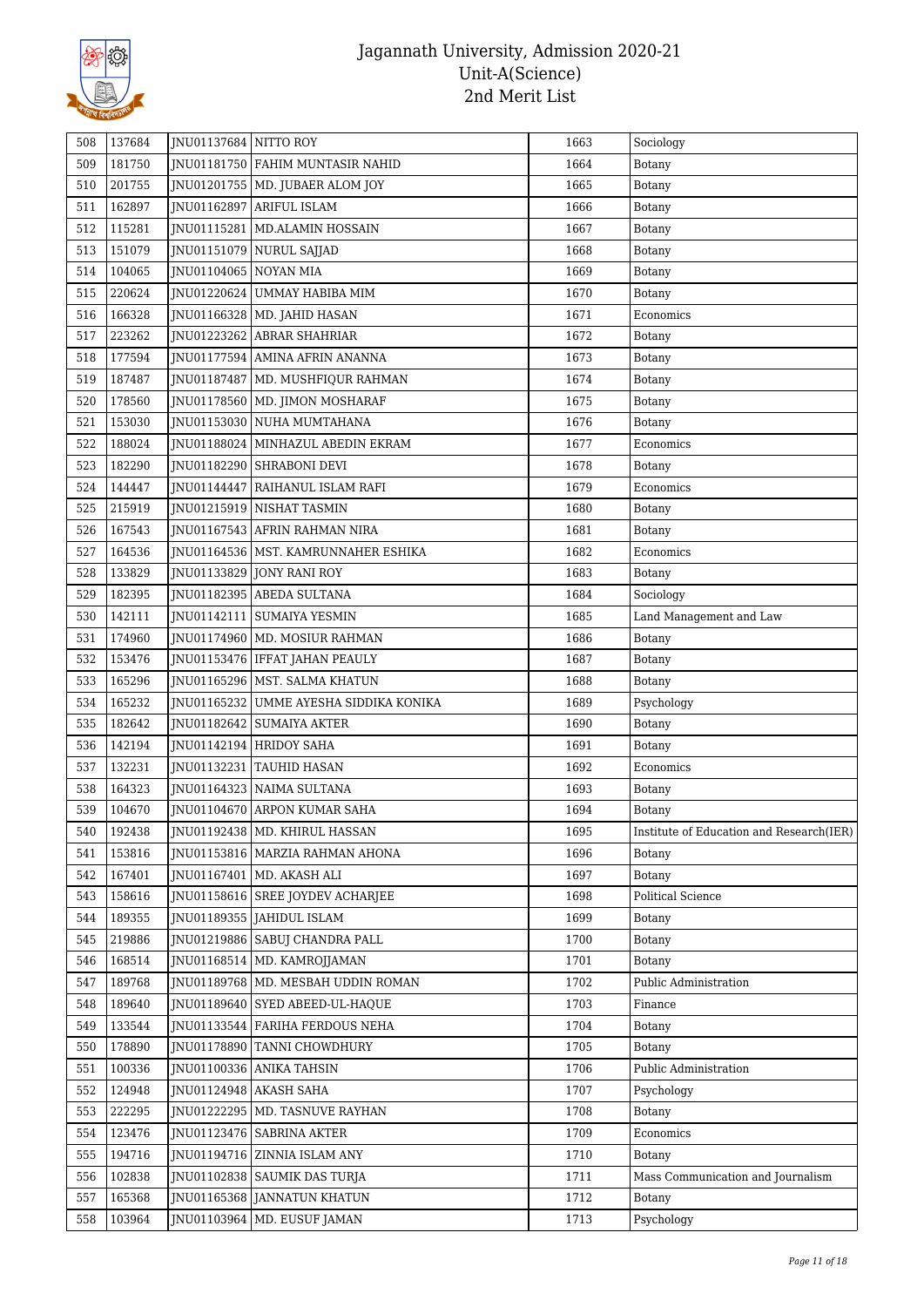

| 559        | 116209           |                         | JNU01116209   MD. ARIFUL ISLAM                                 | 1714         | Botany                                   |
|------------|------------------|-------------------------|----------------------------------------------------------------|--------------|------------------------------------------|
| 560        | 111135           |                         | JNU01111135 RAKIB HASAN                                        | 1715         | Psychology                               |
| 561        | 184134           | JNU01184134 DIPA SAHA   |                                                                | 1716         | Botany                                   |
| 562        | 100686           |                         | JNU01100686 SUSMITA RANI BHOUMIK                               | 1717         | Botany                                   |
| 563        | 190805           |                         | JNU01190805 LARA SARKER                                        | 1718         | Institute of Education and Research(IER) |
| 564        | 104888           |                         | JNU01104888 SHAWON SHAHA CHOWDHURY                             | 1719         | Economics                                |
| 565        | 193632           |                         | JNU01193632   MEHRIN NAHER SADIA                               | 1720         | Botany                                   |
| 566        | 134619           |                         | JNU01134619   MOST. LAILATUN NAHAR                             | 1721         | Botany                                   |
| 567        | 207337           |                         | JNU01207337   MD MOHIUDDIN ZILANI                              | 1722         | Botany                                   |
| 568        | 205929           |                         | JNU01205929 SHUVO CHANDRA PAUL                                 | 1723         | Economics                                |
| 569        | 168452           |                         | JNU01168452 TOUKIR AHMED                                       | 1724         | History                                  |
| 570        | 104595           |                         | JNU01104595   MD. ABDUL AHAD SHEIKH                            | 1725         | Geography & Environment                  |
| 571        | 141645           |                         | JNU01141645   BUSRA TABASSUM SUDRA                             | 1726         | Economics                                |
| 572        | 231630           |                         | JNU01231630   MST. NURNAHER                                    | 1727         | <b>Political Science</b>                 |
| 573        | 110196           |                         | JNU01110196   MD. SHAMIM HOSSAIN                               | 1728         | Economics                                |
| 574        | 149983           |                         | JNU01149983 TARIN PROSAD GHOSH                                 | 1729         | Geography & Environment                  |
| 575        | 175303           |                         | JNU01175303   MD. ABU SUFIAN NOOR                              | 1730         | Economics                                |
| 576        | 216985           |                         | JNU01216985   MST. SADIA JAMAN                                 | 1731         | Mass Communication and Journalism        |
| 577        | 141477           |                         | JNU01141477 MOST. SUMAIYA AKTER                                | 1732         | Geography & Environment                  |
| 578        | 136218           |                         | JNU01136218 MERAJ HOSSAIN                                      | 1733         | Public Administration                    |
| 579        | 220575           |                         | JNU01220575 ANIMA RANI PAL                                     | 1734         | Psychology                               |
| 580        | 104908           |                         | JNU01104908 ALAMGIR HOSAIN                                     | 1735         | Geography & Environment                  |
| 581        | 197829           |                         | JNU01197829   MD. SAIFUL ISLAM                                 | 1736         | Geography & Environment                  |
| 582        | 210811           |                         | JNU01210811   MD. IMAMUL HOSSEN                                | 1737         | Geography & Environment                  |
| 583        | 162949           |                         | JNU01162949   MOHAMMAD RAIHAN                                  | 1738         | Finance                                  |
| 584        | 188597           |                         | JNU01188597 EMA CATHEY FINNEY                                  | 1739         | Institute of Education and Research(IER) |
| 585        | 212190           |                         | JNU01212190   MD NAHID HOSSAIN                                 | 1740         | Geography & Environment                  |
| 586        | 122274           |                         | JNU01122274   MD. SHAKHAWAT HOSEN CHOWDHURY SHOVO              | 1741         | Psychology                               |
| 587        | 215265           |                         | JNU01215265   FAHMIDA KHATUN                                   | 1742         | Psychology                               |
|            |                  |                         |                                                                |              |                                          |
|            |                  |                         |                                                                |              |                                          |
| 588        | 137392           | JNU01137392   UZZAL SEN |                                                                | 1743         | Philosophy                               |
| 589        | 115176           |                         | JNU01115176 BISWAZIT KUMAR                                     | 1744         | Institute of Education and Research(IER) |
| 590        | 108142           |                         | JNU01108142 MD. JASIM HASAN                                    | 1745         | Psychology                               |
| 591        | 123124           |                         | JNU01123124   MD. RAKIBUL HASAN                                | 1746         | Geography & Environment                  |
| 592        | 185488           |                         | JNU01185488   SABIHA MEHJABIN SPONDON                          | 1747         | Mass Communication and Journalism        |
| 593        | 116816           |                         | JNU01116816   MD. SHAMIM HOSEN                                 | 1748         | Geography & Environment                  |
| 594        | 162616           | JNU01162616 DABU NATH   |                                                                | 1749         | Geography & Environment                  |
| 595        | 151122           |                         | JNU01151122 SITI NOOR HALIJA                                   | 1750         | Geography & Environment                  |
| 596        | 156258           |                         | JNU01156258 SHADIA AKTAR HAPPY                                 | 1751         | Geography & Environment                  |
| 597        | 166326           |                         | JNU01166326 ADNAN MUYEED                                       | 1752         | <b>Islamic Studies</b>                   |
| 598        | 187577           |                         | JNU01187577 AL-MUKTADIR IFTEE                                  | 1753         | Economics                                |
| 599        | 133227           |                         | JNU01133227 TAREK SHAHRIAR SAIKAT                              | 1754         | Economics                                |
| 600        | 187901           |                         | JNU01187901   MD. GOLAM MUKIT KHAN                             | 1755         | Economics                                |
| 601        | 167459           |                         | JNU01167459 ZANNATUL FERDOUS                                   | 1756         | Economics                                |
| 602        | 160444           |                         | JNU01160444 ARIJIT DAS ARANYA                                  | 1757         | Psychology                               |
| 603        | 177540           |                         | JNU01177540   FARIHA TAMIM                                     | 1758         | Psychology                               |
| 604        | 118630           |                         | JNU01118630 ANANYA AUDITI CHOWDHURY                            | 1759         | Geography & Environment                  |
| 605        | 215850           |                         | JNU01215850 ANTU KARMOKAR                                      | 1760         | Anthropology                             |
| 606        | 219011           |                         | JNU01219011   NAFIUL ISLAM NILOY                               | 1761         | Economics                                |
| 607        | 167671           |                         | JNU01167671   MD. RONI MOLLA                                   | 1762         | Economics                                |
| 608<br>609 | 219072<br>188326 |                         | JNU01219072 SHADMAN SALEHEEN<br>JNU01188326 BIJOY KRISHNA SAHA | 1763<br>1764 | Finance<br>Finance                       |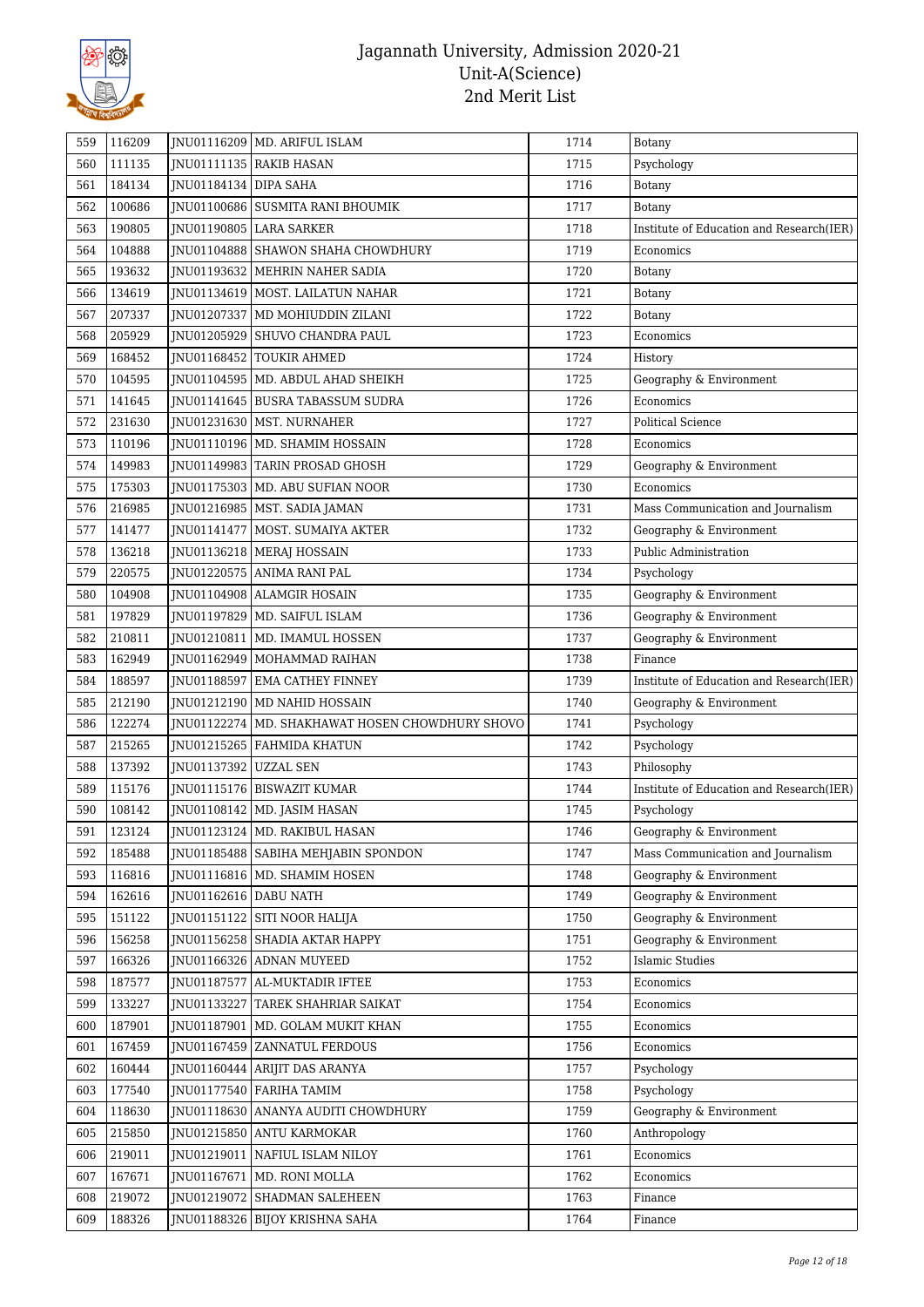

| 610 | 157668 |                           | JNU01157668 MD ISHTIAK AHMED             | 1765 | Geography & Environment                  |
|-----|--------|---------------------------|------------------------------------------|------|------------------------------------------|
| 611 | 160556 |                           | JNU01160556   MD. AMINUL ISLAM           | 1766 | Finance                                  |
| 612 | 148988 |                           | JNU01148988 ANTU ROY UMA                 | 1767 | Geography & Environment                  |
| 613 | 136495 |                           | JNU01136495   SOWRAV RAJ JOY             | 1768 | Geography & Environment                  |
| 614 | 130483 |                           | JNU01130483 SABIHA AKTER NISHI           | 1769 | Mass Communication and Journalism        |
| 615 | 177446 |                           | JNU01177446   MD. RASEL RANA             | 1770 | Economics                                |
| 616 | 182543 |                           | JNU01182543 SHUCHONA BARUA DIPA          | 1771 | Geography & Environment                  |
| 617 | 228598 |                           | JNU01228598   PARVEJ MOSHARAF            | 1772 | Public Administration                    |
| 618 | 214540 |                           | JNU01214540   MITHILA HOSSAIN MUMU       | 1773 | Geography & Environment                  |
| 619 | 216070 |                           | JNU01216070   SADIA SARMIN LIZA          | 1774 | Economics                                |
| 620 | 100126 |                           | JNU01100126 TASNIM BINTEY KAMAL          | 1775 | Geography & Environment                  |
| 621 | 167193 |                           | JNU01167193   MD. REDWANUL HAQUE ASIF    | 1776 | Geography & Environment                  |
| 622 | 100146 |                           | JNU01100146   MST. NUSRAT JAHAN          | 1777 | Economics                                |
| 623 | 153521 |                           | JNU01153521   NUSRAT JAHAN TINNY         | 1778 | Public Administration                    |
| 624 | 102311 |                           | JNU01102311   MD. SHAMSHER BIN SHAFIQ    | 1779 | Public Administration                    |
| 625 | 217620 |                           | JNU01217620   MAFRUHA YEASMIN            | 1780 | Psychology                               |
| 626 | 134449 |                           | JNU01134449   MST. MOSTARI JANNAT TANCHI | 1781 | Geography & Environment                  |
| 627 | 148783 |                           | JNU01148783 ABDUR RAHMAN AS SADI         | 1782 | Economics                                |
| 628 | 103895 |                           | JNU01103895   MD. FAHIM RAHMAN           | 1783 | Institute of Education and Research(IER) |
| 629 | 129851 |                           | JNU01129851   MAHMUDUR RAHMAN.           | 1784 | Geography & Environment                  |
| 630 | 218334 |                           | JNU01218334 SANJIDA HOSSAIN MEGHA        | 1785 | Mass Communication and Journalism        |
| 631 | 209927 |                           | JNU01209927 S. AHMAD MUSA REZOWAN        | 1786 | Geography & Environment                  |
| 632 | 153785 |                           | JNU01153785   NISHAT TASNIM ANIKA        | 1787 | Psychology                               |
| 633 | 164856 |                           | JNU01164856   MOST. SADIA TASNIM         | 1788 | Psychology                               |
| 634 | 100240 |                           | JNU01100240   MUSHFIKA RAHMAN MARIYA     | 1789 | Geography & Environment                  |
| 635 | 177672 |                           | JNU01177672 FARIA AFRIN PRETTY           | 1790 | Economics                                |
| 636 | 111637 |                           | JNU01111637 SADIA AFRIN MOW              | 1791 | Economics                                |
| 637 | 102668 |                           | JNU01102668   MD. PARVEZ HASSAN          | 1792 | Public Administration                    |
| 638 | 210904 |                           | JNU01210904   MD. RAKIBUL HASAN          | 1793 | Economics                                |
| 639 | 107585 |                           | JNU01107585   MD. HASIBUL HASAN          | 1794 | Geography & Environment                  |
| 640 | 109216 |                           | JNU01109216   MD. KHALID IBN SAMAD MIRAZ | 1795 | Geography & Environment                  |
| 641 | 139773 |                           | JNU01139773 MD. NURZAMAN                 | 1796 | Geography & Environment                  |
| 642 | 133059 |                           | JNU01133059   KAIUM AHAMMED              | 1797 | Economics                                |
| 643 | 136511 |                           | JNU01136511 EHOSANUL HAQUE TEPANTOR      | 1798 | Accounting & Information Systems         |
| 644 | 154214 |                           | JNU01154214 TRISHNA PANDIT TOMA          | 1799 | Psychology                               |
| 645 | 111660 |                           | JNU01111660   MST. NAZMUNNAHAR MIM       | 1800 | Mass Communication and Journalism        |
| 646 | 113144 |                           | JNU01113144   MD. ABU SHAID              | 1801 | Psychology                               |
| 647 | 216953 |                           | JNU01216953   MADHUMITA SAHA DIPA        | 1802 | Public Administration                    |
| 648 | 155830 | JNU01155830   SADIA AFRIN |                                          | 1803 | Public Administration                    |
| 649 | 102998 |                           | JNU01102998   MD. ASADUZZAMAN NUR ROBIN  | 1804 | Land Management and Law                  |
| 650 | 107483 |                           | JNU01107483 ASHRAFUL ALAM AKASH          | 1805 | Geography & Environment                  |
| 651 | 193484 |                           | <b>INU01193484 ROKSANA AKTER MONMON</b>  | 1806 | Bangla                                   |
| 652 | 210259 |                           | JNU01210259   ISTIAQ UDDIN EMON          | 1807 | Public Administration                    |
| 653 | 206972 |                           | JNU01206972   MD. MOSHIUR RAHMAN         | 1808 | Geography & Environment                  |
| 654 | 210737 |                           | JNU01210737   MD. PRINCE AHAMED          | 1809 | Accounting & Information Systems         |
| 655 | 101974 |                           | JNU01101974 FARSA SHULTANA               | 1810 | Psychology                               |
| 656 | 126582 |                           | JNU01126582 FAHIM AHMED                  | 1811 | Finance                                  |
| 657 | 164994 |                           | JNU01164994   MAYESHA FAHMIDA IRA        | 1812 | Public Administration                    |
| 658 | 111771 |                           | JNU01111771 SHAHANA EASMEN               | 1813 | Bangla                                   |
| 659 | 124531 | JNU01124531 JARIN AFRIN   |                                          | 1814 | Islamic History and Culture              |
| 660 | 141796 |                           | JNU01141796 JANNATUL NAIMA TANHA         | 1815 | Psychology                               |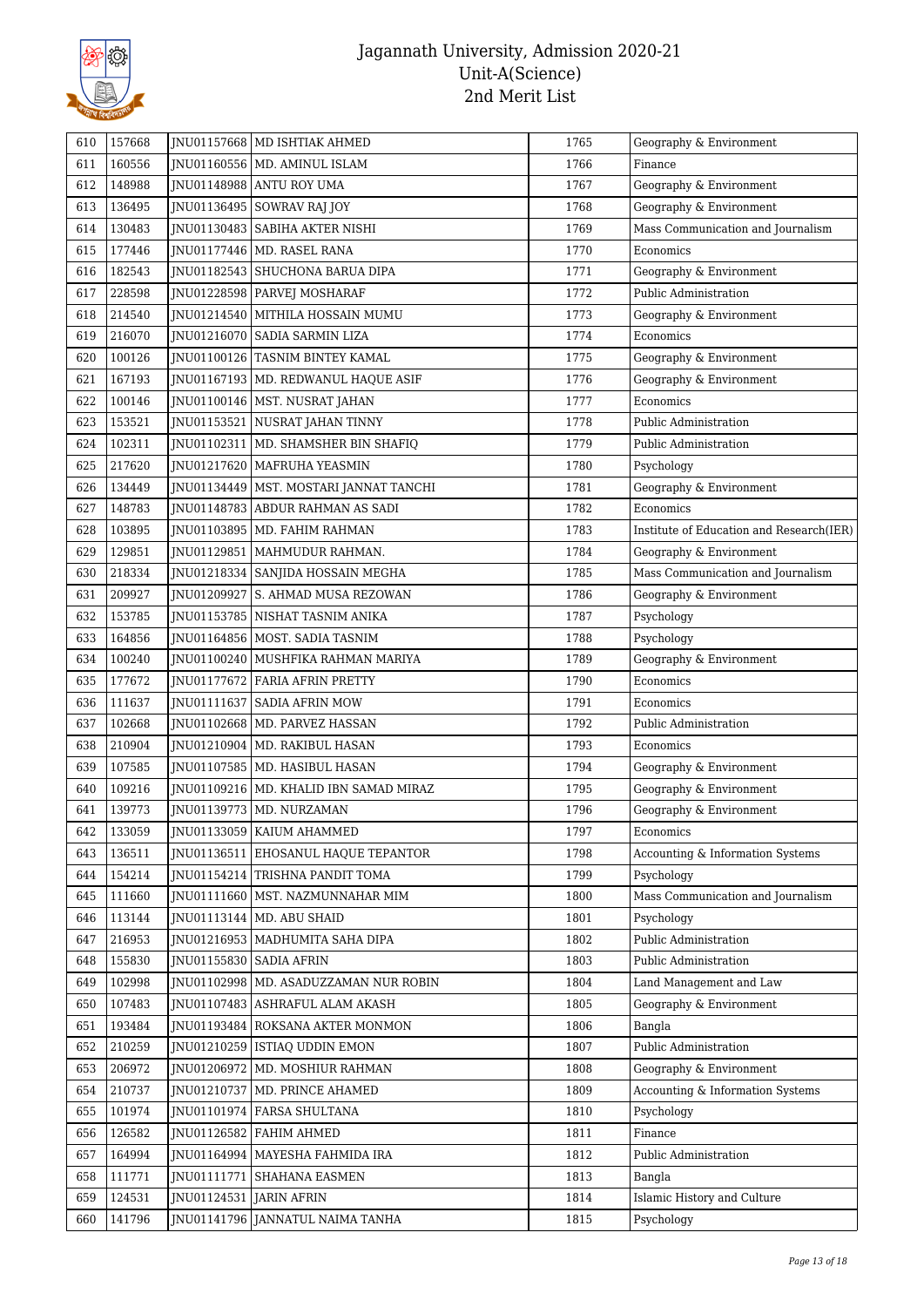

| 661 | 177920 |                        | JNU01177920   SAIMA AHMED                  | 1816 | Psychology                               |
|-----|--------|------------------------|--------------------------------------------|------|------------------------------------------|
| 662 | 107542 |                        | JNU01107542 MD FARHUN ISLAM                | 1817 | Psychology                               |
| 663 | 225378 |                        | JNU01225378   MD. ASHRAF HOSSAIN           | 1818 | Psychology                               |
| 664 | 176352 |                        | JNU01176352   MD. JAHIDUL ISLAM            | 1819 | Psychology                               |
| 665 | 192678 |                        | JNU01192678 SHIHAB HOSSAIN                 | 1820 | Geography & Environment                  |
| 666 | 120451 |                        | JNU01120451 BADRUL AMIN EMON               | 1821 | Psychology                               |
| 667 | 144022 |                        | JNU01144022   MD. NUR HASSAN               | 1822 | Geography & Environment                  |
| 668 | 104314 |                        | JNU01104314   MD. AL SHAHRIAR SADIN        | 1823 | Geography & Environment                  |
| 669 | 134328 |                        | JNU01134328   SANJIDA RAHMAN EVA           | 1824 | Geography & Environment                  |
| 670 | 120692 |                        | JNU01120692 TAHMIDUL HOSSEN OSAR           | 1825 | Psychology                               |
| 671 | 229385 |                        | JNU01229385   MD. YEASIN ARAFAT            | 1826 | Geography & Environment                  |
| 672 | 111784 |                        | JNU01111784   SHATABDY CHAKRABORTY         | 1827 | Geography & Environment                  |
| 673 | 113818 |                        | JNU01113818   MD. EKRAMUL ISLAM            | 1828 | Land Management and Law                  |
| 674 | 123752 |                        | JNU01123752 TAMANNA BUSHRA                 | 1829 | Geography & Environment                  |
| 675 | 131017 |                        | JNU01131017   TAHMINA AKTER TAMIM          | 1830 | Psychology                               |
| 676 | 141623 |                        | JNU01141623   NUSRAT AFRIN MITHILA         | 1831 | Land Management and Law                  |
| 677 | 217752 |                        | JNU01217752   MOST. NUSRAT JAHAN RESMA     | 1832 | Accounting & Information Systems         |
| 678 | 149878 |                        | JNU01149878   MD. TANVIR AHMMED            | 1833 | Geography & Environment                  |
| 679 | 120899 |                        | JNU01120899   SARWAR AHMED RUHAN           | 1834 | Geography & Environment                  |
| 680 | 102425 |                        | JNU01102425   MST ANJONA AKTER             | 1835 | Bangla                                   |
| 681 | 198888 |                        | JNU01198888   MD. SARWAR HOSSAIN SANI      | 1836 | Marketing                                |
| 682 | 194145 |                        | JNU01194145   MRINAYA DAS MITHU            | 1837 | Geography & Environment                  |
| 683 | 137261 |                        | JNU01137261   MD. NAFIJUL ISLAM            | 1838 | Institute of Education and Research(IER) |
| 684 | 141469 | JNU01141469 ANANNA     |                                            | 1839 | Geography & Environment                  |
| 685 | 162670 |                        | JNU01162670   MD. SABBIR AHAMAD EMON       | 1840 | Accounting & Information Systems         |
| 686 | 118548 |                        | JNU01118548 AKRAM SHEIKH                   | 1841 | Psychology                               |
| 687 | 111012 |                        | JNU01111012 JAKIRUL ISLAM                  | 1842 | Geography & Environment                  |
| 688 | 152633 |                        | JNU01152633   MD. MOHSEN AMIN              | 1843 | Geography & Environment                  |
| 689 | 218972 |                        | JNU01218972   MOST. AKLIMA KHATUN          | 1844 | <b>Political Science</b>                 |
| 690 | 207460 |                        | JNU01207460   MD. TANBIR HASSAN            | 1845 | Institute of Education and Research(IER) |
| 691 | 202477 | JNU01202477 AHNAF ABID |                                            | 1846 | Geography & Environment                  |
| 692 | 167071 |                        | JNU01167071 JOY KUMAR ACHARJEE             | 1847 | Accounting & Information Systems         |
| 693 | 218615 |                        | JNU01218615 RAKIB RAHMAN RUDDRA            | 1848 | Geography & Environment                  |
| 694 | 166451 |                        | JNU01166451   MD. RAQIBUL HASAN SHUVO      | 1849 | Geography & Environment                  |
| 695 | 203358 |                        | JNU01203358 ZINAT NASRIN                   | 1850 | Psychology                               |
| 696 | 111700 |                        | JNU01111700 TANAZ TASNIM                   | 1851 | Psychology                               |
| 697 | 216442 |                        | JNU01216442 SEJUTI SARKER SNEHA            | 1852 | Accounting & Information Systems         |
| 698 | 164392 |                        | JNU01164392   MAHBUBA AKTER                | 1853 | Public Administration                    |
| 699 | 131952 |                        | JNU01131952 ABDUR RAHMAN REMON             | 1854 | Geography & Environment                  |
| 700 | 104897 | JNU01104897            | SAJJADUR RAHMAN SHIHAB                     | 1855 | Institute of Education and Research(IER) |
| 701 | 133791 | JNU01133791            | MST. MOIMUNA AKTHER                        | 1856 | Marketing                                |
| 702 | 220035 |                        | INU01220035 SHURIYA AKTHER SARA            | 1857 | Public Administration                    |
| 703 | 195944 | JNU01195944            | MD. FAHIM FAISAL                           | 1858 | Psychology                               |
| 704 | 209732 |                        | JNU01209732 SHOVON GAIN                    | 1859 | Geography & Environment                  |
| 705 | 193172 |                        | JNU01193172   SANJIDA BINTE SHAHADAT PROVA | 1860 | History                                  |
| 706 | 108750 | JNU01108750            | MD. MASFIKUL ISLAM                         | 1861 | Bangla                                   |
| 707 | 160735 |                        | JNU01160735 G.M. SOLAIMAN ELIAS            | 1862 | Accounting & Information Systems         |
| 708 | 122456 |                        | JNU01122456 ANUKUL SHARMA                  | 1863 | Geography & Environment                  |
| 709 | 172619 |                        | JNU01172619   MD. ABDUL HAI RANA           | 1864 | Marketing                                |
| 710 | 216616 |                        | JNU01216616   MOST. TAMANNA HAMID          | 1865 | Psychology                               |
| 711 | 182721 | JNU01182721            | ANIYA AFRIN                                | 1866 | Psychology                               |
|     |        |                        |                                            |      |                                          |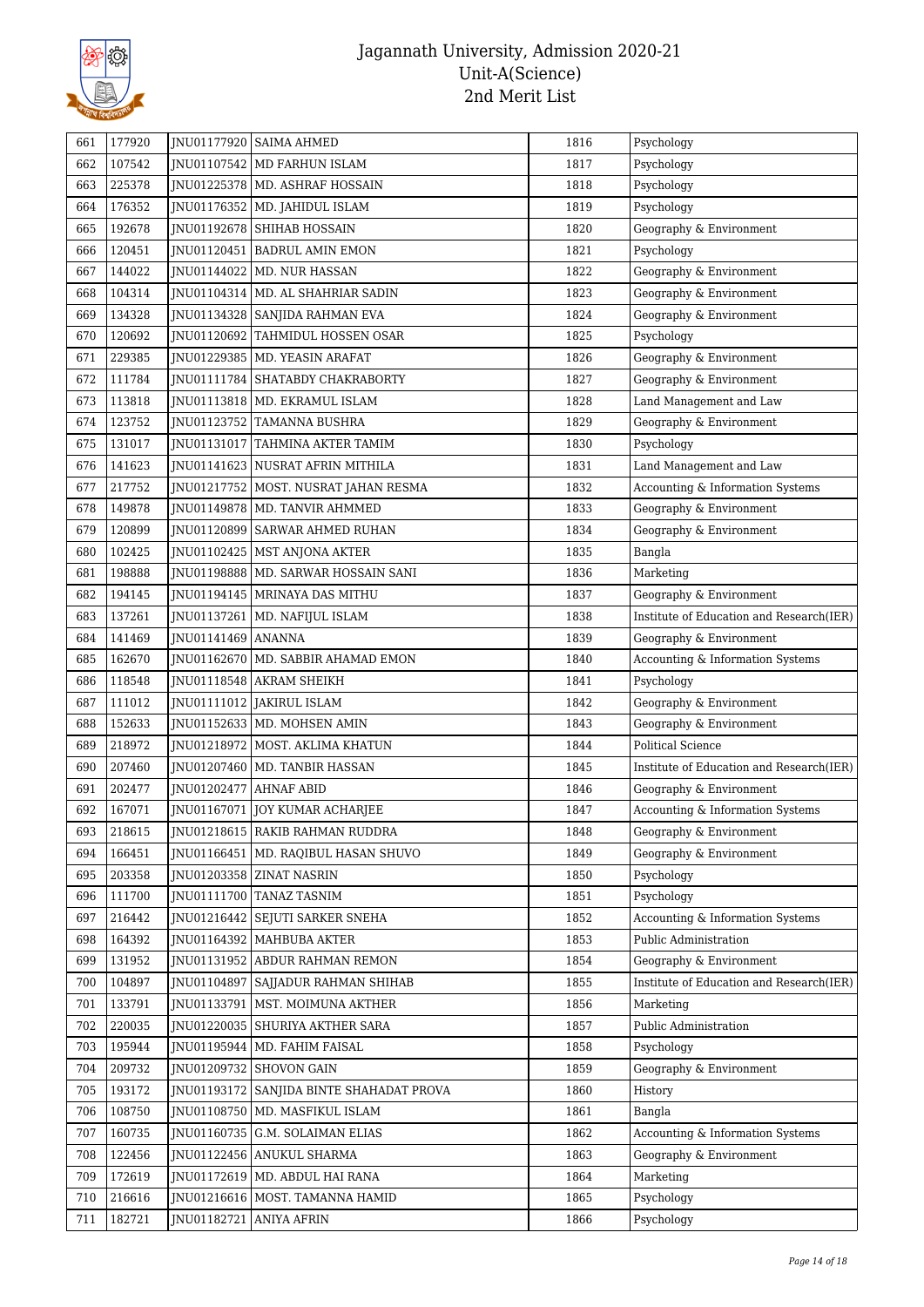

| 173990<br>JNU01173990 JAMIL MAHMUD<br>713<br>1868<br>Psychology<br>118987<br>714<br>JNU01118987   MOHONA CHAKRABARTY PUJA<br>1869<br>Psychology<br>167341<br>1870<br>Accounting & Information Systems<br>715<br>JNU01167341   MD. ATIKUR RAHMAN<br>177478<br>716<br>JNU01177478 YASIR IJTIHAD WASI<br>1871<br>Psychology<br>209947<br>JNU01209947   MD. ABDUL KHALIK SWAD<br>717<br>1872<br>Psychology<br>164909<br>1873<br>718<br>JNU01164909   MAHIMA AKTHER JUTHI<br>Bangla<br>160911<br>1874<br>Geography & Environment<br>719<br>JNU01160911   FAYAZ ALI MUKTADIR<br>195348<br>720<br>JNU01195348   MD. ABDULLAH AL JABER RAFI<br>1875<br>Psychology<br>183083<br>JNU01183083 ORIN AKTER<br>1876<br><b>Political Science</b><br>721<br>722<br>224915<br>JNU01224915 REDUAN ISLAM BADHON<br>1877<br>Psychology<br>190007<br>JNU01190007 ARIAN FARDIN SIKDER<br>1878<br>Accounting & Information Systems<br>723<br>202631<br>JNU01202631 ABDULLAH AL MOAZ<br>1879<br>Geography & Environment<br>724<br>100813<br>725<br>JNU01100813 NUSRAT JAHAN BINDU<br>1880<br>Geography & Environment<br>189972<br>1881<br>726<br>JNU01189972   MD. ALI AZGOR MAHIN<br>Geography & Environment<br>210012<br>727<br>JNU01210012   MAHIR LABIB PARASH<br>1882<br>Psychology<br>728<br>103465<br>JNU01103465   MD. ABU TASFAR BIN SOWAD<br>1883<br>Accounting & Information Systems<br>729<br>113404<br>JNU01113404 SHOYD SAIF AL ISLAM ANIK<br>1884<br>Geography & Environment<br>183711<br>1885<br>730<br>JNU01183711   NAZIATUL ELLIN<br>Psychology<br>113084<br>1886<br>Geography & Environment<br>731<br>JNU01113084   MD SAMRAT HOSSAIN<br>202834<br>732<br>JNU01202834   MD. ANTOR SARKAR<br>1887<br><b>Political Science</b><br>210132<br>733<br>JNU01210132   MD. SABBIR AHAMED SHOVON<br>1888<br>205594<br>1889<br>734<br>JNU01205594   MAHJABIN AKTHER SADIA<br>Geography & Environment<br>122888<br>JNU01122888   MD. MAHFUJ<br>735<br>1890<br>117906<br>736<br>JNU01117906   MD. NAIMUR RAHAMAN NIROB<br>1891<br>Psychology<br>183886<br>1892<br>737<br>JNU01183886   SHADIA RAHMAN OMI<br>Psychology<br>225126<br>738<br>JNU01225126 TAHSIN RAIYAN RAHMAN<br>1893<br>Geography & Environment<br>125566<br>739<br>JNU01125566   MAMUN OR RASHID<br>1894<br>Anthropology<br>179806<br>740<br>JNU01179806 OSMAN GONI<br>1895<br><b>Political Science</b><br>190585<br>741<br>JNU01190585   TALUKDER MD. MUSHFIQUR RAHMAN<br>1896<br><b>Management Studies</b><br>742<br>184081<br>1897<br>JNU01184081   ISRAT JAHAN RUBA<br>133712<br>JNU01133712 ROWNAK ASHIQUE HAQUE<br>743<br>1898<br>Psychology<br>744<br>111749<br> JNU01111749   MAKSURA TANZIM<br>1899<br>Geography & Environment<br>199422<br>JNU01199422<br>1900<br>745<br>SURID- UL- ALAM HIRA<br>Accounting & Information Systems<br>184208<br>JNU01184208 MARYAM JAMILA<br>1901<br>Psychology<br>746<br>125269<br>INU01125269 AMIT KUMAR PAUL<br>1902<br>747<br>112110<br>748<br>JNU01112110   HADIA AFROZA HAPPY<br>1903<br>Psychology<br>207059<br>1904<br>Geography & Environment<br>749<br>JNU01207059   MOHAMMAD FARHAN SADIQUE<br>113743<br>JNU01113743   KISHOR BISWAS<br>1905<br>Geography & Environment<br>750<br>111801<br>751<br>JNU01111801<br><b>JINAN TASNIM TAHI</b><br>1906<br><b>Political Science</b><br>107766<br>752<br>JNU01107766   MD. HASIB TALUKDER<br>1907<br>Geography & Environment<br>191942<br>JNU01191942 AHSANUL BARI NAEEM<br>1908<br>Political Science<br>753<br>230802<br>JNU01230802 RIFATUL ISLAM<br>1909<br>754<br>Psychology<br>149410<br>Geography & Environment<br>JNU01149410   MARZAN AKTER ILMA<br>1910<br>755<br>210746<br>JNU01210746 SOVO HASAN<br>1911<br>Geography & Environment<br>756<br>185587<br>757<br>JNU01185587<br>M.S. MORIAM AKTER ANTA<br>1912<br>Psychology<br>152510<br>JNU01152510   MD. TANVIR MAHAMUD HIMEL<br>1913<br>Political Science<br>758<br>227647<br>JNU01227647   MST. NAJMUN NAHAR JUENA<br>1914<br>759<br>231274<br>JNU01231274   ASHKATUL ZANNAT ASHA<br>1915<br>Accounting & Information Systems<br>760<br>175654<br>1916<br>761<br>JNU01175654<br>MD. SHAFIQUL ISLAM<br>Geography & Environment<br>197782<br>762<br>JNU01197782<br>MOHAMMAD ALI<br>1917<br>Accounting & Information Systems | 712 | 215453 | JNU01215453   SHADIA ISLAM RAKA | 1867 | Geography & Environment |
|---------------------------------------------------------------------------------------------------------------------------------------------------------------------------------------------------------------------------------------------------------------------------------------------------------------------------------------------------------------------------------------------------------------------------------------------------------------------------------------------------------------------------------------------------------------------------------------------------------------------------------------------------------------------------------------------------------------------------------------------------------------------------------------------------------------------------------------------------------------------------------------------------------------------------------------------------------------------------------------------------------------------------------------------------------------------------------------------------------------------------------------------------------------------------------------------------------------------------------------------------------------------------------------------------------------------------------------------------------------------------------------------------------------------------------------------------------------------------------------------------------------------------------------------------------------------------------------------------------------------------------------------------------------------------------------------------------------------------------------------------------------------------------------------------------------------------------------------------------------------------------------------------------------------------------------------------------------------------------------------------------------------------------------------------------------------------------------------------------------------------------------------------------------------------------------------------------------------------------------------------------------------------------------------------------------------------------------------------------------------------------------------------------------------------------------------------------------------------------------------------------------------------------------------------------------------------------------------------------------------------------------------------------------------------------------------------------------------------------------------------------------------------------------------------------------------------------------------------------------------------------------------------------------------------------------------------------------------------------------------------------------------------------------------------------------------------------------------------------------------------------------------------------------------------------------------------------------------------------------------------------------------------------------------------------------------------------------------------------------------------------------------------------------------------------------------------------------------------------------------------------------------------------------------------------------------------------------------------------------------------------------------------------------------------------------------------------------------------------------------------------------------------------------------------------------------------------------------------------------------------------------------------------------------------------------------------------------------------------------------------------------------------------------------------------------------------------------------------------------------------------------------------------------------------------------------------------------------------------------|-----|--------|---------------------------------|------|-------------------------|
|                                                                                                                                                                                                                                                                                                                                                                                                                                                                                                                                                                                                                                                                                                                                                                                                                                                                                                                                                                                                                                                                                                                                                                                                                                                                                                                                                                                                                                                                                                                                                                                                                                                                                                                                                                                                                                                                                                                                                                                                                                                                                                                                                                                                                                                                                                                                                                                                                                                                                                                                                                                                                                                                                                                                                                                                                                                                                                                                                                                                                                                                                                                                                                                                                                                                                                                                                                                                                                                                                                                                                                                                                                                                                                                                                                                                                                                                                                                                                                                                                                                                                                                                                                                                                                       |     |        |                                 |      |                         |
|                                                                                                                                                                                                                                                                                                                                                                                                                                                                                                                                                                                                                                                                                                                                                                                                                                                                                                                                                                                                                                                                                                                                                                                                                                                                                                                                                                                                                                                                                                                                                                                                                                                                                                                                                                                                                                                                                                                                                                                                                                                                                                                                                                                                                                                                                                                                                                                                                                                                                                                                                                                                                                                                                                                                                                                                                                                                                                                                                                                                                                                                                                                                                                                                                                                                                                                                                                                                                                                                                                                                                                                                                                                                                                                                                                                                                                                                                                                                                                                                                                                                                                                                                                                                                                       |     |        |                                 |      |                         |
|                                                                                                                                                                                                                                                                                                                                                                                                                                                                                                                                                                                                                                                                                                                                                                                                                                                                                                                                                                                                                                                                                                                                                                                                                                                                                                                                                                                                                                                                                                                                                                                                                                                                                                                                                                                                                                                                                                                                                                                                                                                                                                                                                                                                                                                                                                                                                                                                                                                                                                                                                                                                                                                                                                                                                                                                                                                                                                                                                                                                                                                                                                                                                                                                                                                                                                                                                                                                                                                                                                                                                                                                                                                                                                                                                                                                                                                                                                                                                                                                                                                                                                                                                                                                                                       |     |        |                                 |      |                         |
|                                                                                                                                                                                                                                                                                                                                                                                                                                                                                                                                                                                                                                                                                                                                                                                                                                                                                                                                                                                                                                                                                                                                                                                                                                                                                                                                                                                                                                                                                                                                                                                                                                                                                                                                                                                                                                                                                                                                                                                                                                                                                                                                                                                                                                                                                                                                                                                                                                                                                                                                                                                                                                                                                                                                                                                                                                                                                                                                                                                                                                                                                                                                                                                                                                                                                                                                                                                                                                                                                                                                                                                                                                                                                                                                                                                                                                                                                                                                                                                                                                                                                                                                                                                                                                       |     |        |                                 |      |                         |
|                                                                                                                                                                                                                                                                                                                                                                                                                                                                                                                                                                                                                                                                                                                                                                                                                                                                                                                                                                                                                                                                                                                                                                                                                                                                                                                                                                                                                                                                                                                                                                                                                                                                                                                                                                                                                                                                                                                                                                                                                                                                                                                                                                                                                                                                                                                                                                                                                                                                                                                                                                                                                                                                                                                                                                                                                                                                                                                                                                                                                                                                                                                                                                                                                                                                                                                                                                                                                                                                                                                                                                                                                                                                                                                                                                                                                                                                                                                                                                                                                                                                                                                                                                                                                                       |     |        |                                 |      |                         |
|                                                                                                                                                                                                                                                                                                                                                                                                                                                                                                                                                                                                                                                                                                                                                                                                                                                                                                                                                                                                                                                                                                                                                                                                                                                                                                                                                                                                                                                                                                                                                                                                                                                                                                                                                                                                                                                                                                                                                                                                                                                                                                                                                                                                                                                                                                                                                                                                                                                                                                                                                                                                                                                                                                                                                                                                                                                                                                                                                                                                                                                                                                                                                                                                                                                                                                                                                                                                                                                                                                                                                                                                                                                                                                                                                                                                                                                                                                                                                                                                                                                                                                                                                                                                                                       |     |        |                                 |      |                         |
|                                                                                                                                                                                                                                                                                                                                                                                                                                                                                                                                                                                                                                                                                                                                                                                                                                                                                                                                                                                                                                                                                                                                                                                                                                                                                                                                                                                                                                                                                                                                                                                                                                                                                                                                                                                                                                                                                                                                                                                                                                                                                                                                                                                                                                                                                                                                                                                                                                                                                                                                                                                                                                                                                                                                                                                                                                                                                                                                                                                                                                                                                                                                                                                                                                                                                                                                                                                                                                                                                                                                                                                                                                                                                                                                                                                                                                                                                                                                                                                                                                                                                                                                                                                                                                       |     |        |                                 |      |                         |
|                                                                                                                                                                                                                                                                                                                                                                                                                                                                                                                                                                                                                                                                                                                                                                                                                                                                                                                                                                                                                                                                                                                                                                                                                                                                                                                                                                                                                                                                                                                                                                                                                                                                                                                                                                                                                                                                                                                                                                                                                                                                                                                                                                                                                                                                                                                                                                                                                                                                                                                                                                                                                                                                                                                                                                                                                                                                                                                                                                                                                                                                                                                                                                                                                                                                                                                                                                                                                                                                                                                                                                                                                                                                                                                                                                                                                                                                                                                                                                                                                                                                                                                                                                                                                                       |     |        |                                 |      |                         |
| Institute of Education and Research(IER)<br>Institute of Education and Research(IER)<br>Institute of Education and Research(IER)<br>Institute of Education and Research(IER)<br>Institute of Education and Research(IER)                                                                                                                                                                                                                                                                                                                                                                                                                                                                                                                                                                                                                                                                                                                                                                                                                                                                                                                                                                                                                                                                                                                                                                                                                                                                                                                                                                                                                                                                                                                                                                                                                                                                                                                                                                                                                                                                                                                                                                                                                                                                                                                                                                                                                                                                                                                                                                                                                                                                                                                                                                                                                                                                                                                                                                                                                                                                                                                                                                                                                                                                                                                                                                                                                                                                                                                                                                                                                                                                                                                                                                                                                                                                                                                                                                                                                                                                                                                                                                                                              |     |        |                                 |      |                         |
|                                                                                                                                                                                                                                                                                                                                                                                                                                                                                                                                                                                                                                                                                                                                                                                                                                                                                                                                                                                                                                                                                                                                                                                                                                                                                                                                                                                                                                                                                                                                                                                                                                                                                                                                                                                                                                                                                                                                                                                                                                                                                                                                                                                                                                                                                                                                                                                                                                                                                                                                                                                                                                                                                                                                                                                                                                                                                                                                                                                                                                                                                                                                                                                                                                                                                                                                                                                                                                                                                                                                                                                                                                                                                                                                                                                                                                                                                                                                                                                                                                                                                                                                                                                                                                       |     |        |                                 |      |                         |
|                                                                                                                                                                                                                                                                                                                                                                                                                                                                                                                                                                                                                                                                                                                                                                                                                                                                                                                                                                                                                                                                                                                                                                                                                                                                                                                                                                                                                                                                                                                                                                                                                                                                                                                                                                                                                                                                                                                                                                                                                                                                                                                                                                                                                                                                                                                                                                                                                                                                                                                                                                                                                                                                                                                                                                                                                                                                                                                                                                                                                                                                                                                                                                                                                                                                                                                                                                                                                                                                                                                                                                                                                                                                                                                                                                                                                                                                                                                                                                                                                                                                                                                                                                                                                                       |     |        |                                 |      |                         |
|                                                                                                                                                                                                                                                                                                                                                                                                                                                                                                                                                                                                                                                                                                                                                                                                                                                                                                                                                                                                                                                                                                                                                                                                                                                                                                                                                                                                                                                                                                                                                                                                                                                                                                                                                                                                                                                                                                                                                                                                                                                                                                                                                                                                                                                                                                                                                                                                                                                                                                                                                                                                                                                                                                                                                                                                                                                                                                                                                                                                                                                                                                                                                                                                                                                                                                                                                                                                                                                                                                                                                                                                                                                                                                                                                                                                                                                                                                                                                                                                                                                                                                                                                                                                                                       |     |        |                                 |      |                         |
|                                                                                                                                                                                                                                                                                                                                                                                                                                                                                                                                                                                                                                                                                                                                                                                                                                                                                                                                                                                                                                                                                                                                                                                                                                                                                                                                                                                                                                                                                                                                                                                                                                                                                                                                                                                                                                                                                                                                                                                                                                                                                                                                                                                                                                                                                                                                                                                                                                                                                                                                                                                                                                                                                                                                                                                                                                                                                                                                                                                                                                                                                                                                                                                                                                                                                                                                                                                                                                                                                                                                                                                                                                                                                                                                                                                                                                                                                                                                                                                                                                                                                                                                                                                                                                       |     |        |                                 |      |                         |
|                                                                                                                                                                                                                                                                                                                                                                                                                                                                                                                                                                                                                                                                                                                                                                                                                                                                                                                                                                                                                                                                                                                                                                                                                                                                                                                                                                                                                                                                                                                                                                                                                                                                                                                                                                                                                                                                                                                                                                                                                                                                                                                                                                                                                                                                                                                                                                                                                                                                                                                                                                                                                                                                                                                                                                                                                                                                                                                                                                                                                                                                                                                                                                                                                                                                                                                                                                                                                                                                                                                                                                                                                                                                                                                                                                                                                                                                                                                                                                                                                                                                                                                                                                                                                                       |     |        |                                 |      |                         |
|                                                                                                                                                                                                                                                                                                                                                                                                                                                                                                                                                                                                                                                                                                                                                                                                                                                                                                                                                                                                                                                                                                                                                                                                                                                                                                                                                                                                                                                                                                                                                                                                                                                                                                                                                                                                                                                                                                                                                                                                                                                                                                                                                                                                                                                                                                                                                                                                                                                                                                                                                                                                                                                                                                                                                                                                                                                                                                                                                                                                                                                                                                                                                                                                                                                                                                                                                                                                                                                                                                                                                                                                                                                                                                                                                                                                                                                                                                                                                                                                                                                                                                                                                                                                                                       |     |        |                                 |      |                         |
|                                                                                                                                                                                                                                                                                                                                                                                                                                                                                                                                                                                                                                                                                                                                                                                                                                                                                                                                                                                                                                                                                                                                                                                                                                                                                                                                                                                                                                                                                                                                                                                                                                                                                                                                                                                                                                                                                                                                                                                                                                                                                                                                                                                                                                                                                                                                                                                                                                                                                                                                                                                                                                                                                                                                                                                                                                                                                                                                                                                                                                                                                                                                                                                                                                                                                                                                                                                                                                                                                                                                                                                                                                                                                                                                                                                                                                                                                                                                                                                                                                                                                                                                                                                                                                       |     |        |                                 |      |                         |
|                                                                                                                                                                                                                                                                                                                                                                                                                                                                                                                                                                                                                                                                                                                                                                                                                                                                                                                                                                                                                                                                                                                                                                                                                                                                                                                                                                                                                                                                                                                                                                                                                                                                                                                                                                                                                                                                                                                                                                                                                                                                                                                                                                                                                                                                                                                                                                                                                                                                                                                                                                                                                                                                                                                                                                                                                                                                                                                                                                                                                                                                                                                                                                                                                                                                                                                                                                                                                                                                                                                                                                                                                                                                                                                                                                                                                                                                                                                                                                                                                                                                                                                                                                                                                                       |     |        |                                 |      |                         |
|                                                                                                                                                                                                                                                                                                                                                                                                                                                                                                                                                                                                                                                                                                                                                                                                                                                                                                                                                                                                                                                                                                                                                                                                                                                                                                                                                                                                                                                                                                                                                                                                                                                                                                                                                                                                                                                                                                                                                                                                                                                                                                                                                                                                                                                                                                                                                                                                                                                                                                                                                                                                                                                                                                                                                                                                                                                                                                                                                                                                                                                                                                                                                                                                                                                                                                                                                                                                                                                                                                                                                                                                                                                                                                                                                                                                                                                                                                                                                                                                                                                                                                                                                                                                                                       |     |        |                                 |      |                         |
|                                                                                                                                                                                                                                                                                                                                                                                                                                                                                                                                                                                                                                                                                                                                                                                                                                                                                                                                                                                                                                                                                                                                                                                                                                                                                                                                                                                                                                                                                                                                                                                                                                                                                                                                                                                                                                                                                                                                                                                                                                                                                                                                                                                                                                                                                                                                                                                                                                                                                                                                                                                                                                                                                                                                                                                                                                                                                                                                                                                                                                                                                                                                                                                                                                                                                                                                                                                                                                                                                                                                                                                                                                                                                                                                                                                                                                                                                                                                                                                                                                                                                                                                                                                                                                       |     |        |                                 |      |                         |
|                                                                                                                                                                                                                                                                                                                                                                                                                                                                                                                                                                                                                                                                                                                                                                                                                                                                                                                                                                                                                                                                                                                                                                                                                                                                                                                                                                                                                                                                                                                                                                                                                                                                                                                                                                                                                                                                                                                                                                                                                                                                                                                                                                                                                                                                                                                                                                                                                                                                                                                                                                                                                                                                                                                                                                                                                                                                                                                                                                                                                                                                                                                                                                                                                                                                                                                                                                                                                                                                                                                                                                                                                                                                                                                                                                                                                                                                                                                                                                                                                                                                                                                                                                                                                                       |     |        |                                 |      |                         |
|                                                                                                                                                                                                                                                                                                                                                                                                                                                                                                                                                                                                                                                                                                                                                                                                                                                                                                                                                                                                                                                                                                                                                                                                                                                                                                                                                                                                                                                                                                                                                                                                                                                                                                                                                                                                                                                                                                                                                                                                                                                                                                                                                                                                                                                                                                                                                                                                                                                                                                                                                                                                                                                                                                                                                                                                                                                                                                                                                                                                                                                                                                                                                                                                                                                                                                                                                                                                                                                                                                                                                                                                                                                                                                                                                                                                                                                                                                                                                                                                                                                                                                                                                                                                                                       |     |        |                                 |      |                         |
|                                                                                                                                                                                                                                                                                                                                                                                                                                                                                                                                                                                                                                                                                                                                                                                                                                                                                                                                                                                                                                                                                                                                                                                                                                                                                                                                                                                                                                                                                                                                                                                                                                                                                                                                                                                                                                                                                                                                                                                                                                                                                                                                                                                                                                                                                                                                                                                                                                                                                                                                                                                                                                                                                                                                                                                                                                                                                                                                                                                                                                                                                                                                                                                                                                                                                                                                                                                                                                                                                                                                                                                                                                                                                                                                                                                                                                                                                                                                                                                                                                                                                                                                                                                                                                       |     |        |                                 |      |                         |
|                                                                                                                                                                                                                                                                                                                                                                                                                                                                                                                                                                                                                                                                                                                                                                                                                                                                                                                                                                                                                                                                                                                                                                                                                                                                                                                                                                                                                                                                                                                                                                                                                                                                                                                                                                                                                                                                                                                                                                                                                                                                                                                                                                                                                                                                                                                                                                                                                                                                                                                                                                                                                                                                                                                                                                                                                                                                                                                                                                                                                                                                                                                                                                                                                                                                                                                                                                                                                                                                                                                                                                                                                                                                                                                                                                                                                                                                                                                                                                                                                                                                                                                                                                                                                                       |     |        |                                 |      |                         |
|                                                                                                                                                                                                                                                                                                                                                                                                                                                                                                                                                                                                                                                                                                                                                                                                                                                                                                                                                                                                                                                                                                                                                                                                                                                                                                                                                                                                                                                                                                                                                                                                                                                                                                                                                                                                                                                                                                                                                                                                                                                                                                                                                                                                                                                                                                                                                                                                                                                                                                                                                                                                                                                                                                                                                                                                                                                                                                                                                                                                                                                                                                                                                                                                                                                                                                                                                                                                                                                                                                                                                                                                                                                                                                                                                                                                                                                                                                                                                                                                                                                                                                                                                                                                                                       |     |        |                                 |      |                         |
|                                                                                                                                                                                                                                                                                                                                                                                                                                                                                                                                                                                                                                                                                                                                                                                                                                                                                                                                                                                                                                                                                                                                                                                                                                                                                                                                                                                                                                                                                                                                                                                                                                                                                                                                                                                                                                                                                                                                                                                                                                                                                                                                                                                                                                                                                                                                                                                                                                                                                                                                                                                                                                                                                                                                                                                                                                                                                                                                                                                                                                                                                                                                                                                                                                                                                                                                                                                                                                                                                                                                                                                                                                                                                                                                                                                                                                                                                                                                                                                                                                                                                                                                                                                                                                       |     |        |                                 |      |                         |
|                                                                                                                                                                                                                                                                                                                                                                                                                                                                                                                                                                                                                                                                                                                                                                                                                                                                                                                                                                                                                                                                                                                                                                                                                                                                                                                                                                                                                                                                                                                                                                                                                                                                                                                                                                                                                                                                                                                                                                                                                                                                                                                                                                                                                                                                                                                                                                                                                                                                                                                                                                                                                                                                                                                                                                                                                                                                                                                                                                                                                                                                                                                                                                                                                                                                                                                                                                                                                                                                                                                                                                                                                                                                                                                                                                                                                                                                                                                                                                                                                                                                                                                                                                                                                                       |     |        |                                 |      |                         |
|                                                                                                                                                                                                                                                                                                                                                                                                                                                                                                                                                                                                                                                                                                                                                                                                                                                                                                                                                                                                                                                                                                                                                                                                                                                                                                                                                                                                                                                                                                                                                                                                                                                                                                                                                                                                                                                                                                                                                                                                                                                                                                                                                                                                                                                                                                                                                                                                                                                                                                                                                                                                                                                                                                                                                                                                                                                                                                                                                                                                                                                                                                                                                                                                                                                                                                                                                                                                                                                                                                                                                                                                                                                                                                                                                                                                                                                                                                                                                                                                                                                                                                                                                                                                                                       |     |        |                                 |      |                         |
|                                                                                                                                                                                                                                                                                                                                                                                                                                                                                                                                                                                                                                                                                                                                                                                                                                                                                                                                                                                                                                                                                                                                                                                                                                                                                                                                                                                                                                                                                                                                                                                                                                                                                                                                                                                                                                                                                                                                                                                                                                                                                                                                                                                                                                                                                                                                                                                                                                                                                                                                                                                                                                                                                                                                                                                                                                                                                                                                                                                                                                                                                                                                                                                                                                                                                                                                                                                                                                                                                                                                                                                                                                                                                                                                                                                                                                                                                                                                                                                                                                                                                                                                                                                                                                       |     |        |                                 |      |                         |
|                                                                                                                                                                                                                                                                                                                                                                                                                                                                                                                                                                                                                                                                                                                                                                                                                                                                                                                                                                                                                                                                                                                                                                                                                                                                                                                                                                                                                                                                                                                                                                                                                                                                                                                                                                                                                                                                                                                                                                                                                                                                                                                                                                                                                                                                                                                                                                                                                                                                                                                                                                                                                                                                                                                                                                                                                                                                                                                                                                                                                                                                                                                                                                                                                                                                                                                                                                                                                                                                                                                                                                                                                                                                                                                                                                                                                                                                                                                                                                                                                                                                                                                                                                                                                                       |     |        |                                 |      |                         |
|                                                                                                                                                                                                                                                                                                                                                                                                                                                                                                                                                                                                                                                                                                                                                                                                                                                                                                                                                                                                                                                                                                                                                                                                                                                                                                                                                                                                                                                                                                                                                                                                                                                                                                                                                                                                                                                                                                                                                                                                                                                                                                                                                                                                                                                                                                                                                                                                                                                                                                                                                                                                                                                                                                                                                                                                                                                                                                                                                                                                                                                                                                                                                                                                                                                                                                                                                                                                                                                                                                                                                                                                                                                                                                                                                                                                                                                                                                                                                                                                                                                                                                                                                                                                                                       |     |        |                                 |      |                         |
|                                                                                                                                                                                                                                                                                                                                                                                                                                                                                                                                                                                                                                                                                                                                                                                                                                                                                                                                                                                                                                                                                                                                                                                                                                                                                                                                                                                                                                                                                                                                                                                                                                                                                                                                                                                                                                                                                                                                                                                                                                                                                                                                                                                                                                                                                                                                                                                                                                                                                                                                                                                                                                                                                                                                                                                                                                                                                                                                                                                                                                                                                                                                                                                                                                                                                                                                                                                                                                                                                                                                                                                                                                                                                                                                                                                                                                                                                                                                                                                                                                                                                                                                                                                                                                       |     |        |                                 |      |                         |
|                                                                                                                                                                                                                                                                                                                                                                                                                                                                                                                                                                                                                                                                                                                                                                                                                                                                                                                                                                                                                                                                                                                                                                                                                                                                                                                                                                                                                                                                                                                                                                                                                                                                                                                                                                                                                                                                                                                                                                                                                                                                                                                                                                                                                                                                                                                                                                                                                                                                                                                                                                                                                                                                                                                                                                                                                                                                                                                                                                                                                                                                                                                                                                                                                                                                                                                                                                                                                                                                                                                                                                                                                                                                                                                                                                                                                                                                                                                                                                                                                                                                                                                                                                                                                                       |     |        |                                 |      |                         |
|                                                                                                                                                                                                                                                                                                                                                                                                                                                                                                                                                                                                                                                                                                                                                                                                                                                                                                                                                                                                                                                                                                                                                                                                                                                                                                                                                                                                                                                                                                                                                                                                                                                                                                                                                                                                                                                                                                                                                                                                                                                                                                                                                                                                                                                                                                                                                                                                                                                                                                                                                                                                                                                                                                                                                                                                                                                                                                                                                                                                                                                                                                                                                                                                                                                                                                                                                                                                                                                                                                                                                                                                                                                                                                                                                                                                                                                                                                                                                                                                                                                                                                                                                                                                                                       |     |        |                                 |      |                         |
|                                                                                                                                                                                                                                                                                                                                                                                                                                                                                                                                                                                                                                                                                                                                                                                                                                                                                                                                                                                                                                                                                                                                                                                                                                                                                                                                                                                                                                                                                                                                                                                                                                                                                                                                                                                                                                                                                                                                                                                                                                                                                                                                                                                                                                                                                                                                                                                                                                                                                                                                                                                                                                                                                                                                                                                                                                                                                                                                                                                                                                                                                                                                                                                                                                                                                                                                                                                                                                                                                                                                                                                                                                                                                                                                                                                                                                                                                                                                                                                                                                                                                                                                                                                                                                       |     |        |                                 |      |                         |
|                                                                                                                                                                                                                                                                                                                                                                                                                                                                                                                                                                                                                                                                                                                                                                                                                                                                                                                                                                                                                                                                                                                                                                                                                                                                                                                                                                                                                                                                                                                                                                                                                                                                                                                                                                                                                                                                                                                                                                                                                                                                                                                                                                                                                                                                                                                                                                                                                                                                                                                                                                                                                                                                                                                                                                                                                                                                                                                                                                                                                                                                                                                                                                                                                                                                                                                                                                                                                                                                                                                                                                                                                                                                                                                                                                                                                                                                                                                                                                                                                                                                                                                                                                                                                                       |     |        |                                 |      |                         |
|                                                                                                                                                                                                                                                                                                                                                                                                                                                                                                                                                                                                                                                                                                                                                                                                                                                                                                                                                                                                                                                                                                                                                                                                                                                                                                                                                                                                                                                                                                                                                                                                                                                                                                                                                                                                                                                                                                                                                                                                                                                                                                                                                                                                                                                                                                                                                                                                                                                                                                                                                                                                                                                                                                                                                                                                                                                                                                                                                                                                                                                                                                                                                                                                                                                                                                                                                                                                                                                                                                                                                                                                                                                                                                                                                                                                                                                                                                                                                                                                                                                                                                                                                                                                                                       |     |        |                                 |      |                         |
|                                                                                                                                                                                                                                                                                                                                                                                                                                                                                                                                                                                                                                                                                                                                                                                                                                                                                                                                                                                                                                                                                                                                                                                                                                                                                                                                                                                                                                                                                                                                                                                                                                                                                                                                                                                                                                                                                                                                                                                                                                                                                                                                                                                                                                                                                                                                                                                                                                                                                                                                                                                                                                                                                                                                                                                                                                                                                                                                                                                                                                                                                                                                                                                                                                                                                                                                                                                                                                                                                                                                                                                                                                                                                                                                                                                                                                                                                                                                                                                                                                                                                                                                                                                                                                       |     |        |                                 |      |                         |
|                                                                                                                                                                                                                                                                                                                                                                                                                                                                                                                                                                                                                                                                                                                                                                                                                                                                                                                                                                                                                                                                                                                                                                                                                                                                                                                                                                                                                                                                                                                                                                                                                                                                                                                                                                                                                                                                                                                                                                                                                                                                                                                                                                                                                                                                                                                                                                                                                                                                                                                                                                                                                                                                                                                                                                                                                                                                                                                                                                                                                                                                                                                                                                                                                                                                                                                                                                                                                                                                                                                                                                                                                                                                                                                                                                                                                                                                                                                                                                                                                                                                                                                                                                                                                                       |     |        |                                 |      |                         |
|                                                                                                                                                                                                                                                                                                                                                                                                                                                                                                                                                                                                                                                                                                                                                                                                                                                                                                                                                                                                                                                                                                                                                                                                                                                                                                                                                                                                                                                                                                                                                                                                                                                                                                                                                                                                                                                                                                                                                                                                                                                                                                                                                                                                                                                                                                                                                                                                                                                                                                                                                                                                                                                                                                                                                                                                                                                                                                                                                                                                                                                                                                                                                                                                                                                                                                                                                                                                                                                                                                                                                                                                                                                                                                                                                                                                                                                                                                                                                                                                                                                                                                                                                                                                                                       |     |        |                                 |      |                         |
|                                                                                                                                                                                                                                                                                                                                                                                                                                                                                                                                                                                                                                                                                                                                                                                                                                                                                                                                                                                                                                                                                                                                                                                                                                                                                                                                                                                                                                                                                                                                                                                                                                                                                                                                                                                                                                                                                                                                                                                                                                                                                                                                                                                                                                                                                                                                                                                                                                                                                                                                                                                                                                                                                                                                                                                                                                                                                                                                                                                                                                                                                                                                                                                                                                                                                                                                                                                                                                                                                                                                                                                                                                                                                                                                                                                                                                                                                                                                                                                                                                                                                                                                                                                                                                       |     |        |                                 |      |                         |
|                                                                                                                                                                                                                                                                                                                                                                                                                                                                                                                                                                                                                                                                                                                                                                                                                                                                                                                                                                                                                                                                                                                                                                                                                                                                                                                                                                                                                                                                                                                                                                                                                                                                                                                                                                                                                                                                                                                                                                                                                                                                                                                                                                                                                                                                                                                                                                                                                                                                                                                                                                                                                                                                                                                                                                                                                                                                                                                                                                                                                                                                                                                                                                                                                                                                                                                                                                                                                                                                                                                                                                                                                                                                                                                                                                                                                                                                                                                                                                                                                                                                                                                                                                                                                                       |     |        |                                 |      |                         |
|                                                                                                                                                                                                                                                                                                                                                                                                                                                                                                                                                                                                                                                                                                                                                                                                                                                                                                                                                                                                                                                                                                                                                                                                                                                                                                                                                                                                                                                                                                                                                                                                                                                                                                                                                                                                                                                                                                                                                                                                                                                                                                                                                                                                                                                                                                                                                                                                                                                                                                                                                                                                                                                                                                                                                                                                                                                                                                                                                                                                                                                                                                                                                                                                                                                                                                                                                                                                                                                                                                                                                                                                                                                                                                                                                                                                                                                                                                                                                                                                                                                                                                                                                                                                                                       |     |        |                                 |      |                         |
|                                                                                                                                                                                                                                                                                                                                                                                                                                                                                                                                                                                                                                                                                                                                                                                                                                                                                                                                                                                                                                                                                                                                                                                                                                                                                                                                                                                                                                                                                                                                                                                                                                                                                                                                                                                                                                                                                                                                                                                                                                                                                                                                                                                                                                                                                                                                                                                                                                                                                                                                                                                                                                                                                                                                                                                                                                                                                                                                                                                                                                                                                                                                                                                                                                                                                                                                                                                                                                                                                                                                                                                                                                                                                                                                                                                                                                                                                                                                                                                                                                                                                                                                                                                                                                       |     |        |                                 |      |                         |
|                                                                                                                                                                                                                                                                                                                                                                                                                                                                                                                                                                                                                                                                                                                                                                                                                                                                                                                                                                                                                                                                                                                                                                                                                                                                                                                                                                                                                                                                                                                                                                                                                                                                                                                                                                                                                                                                                                                                                                                                                                                                                                                                                                                                                                                                                                                                                                                                                                                                                                                                                                                                                                                                                                                                                                                                                                                                                                                                                                                                                                                                                                                                                                                                                                                                                                                                                                                                                                                                                                                                                                                                                                                                                                                                                                                                                                                                                                                                                                                                                                                                                                                                                                                                                                       |     |        |                                 |      |                         |
|                                                                                                                                                                                                                                                                                                                                                                                                                                                                                                                                                                                                                                                                                                                                                                                                                                                                                                                                                                                                                                                                                                                                                                                                                                                                                                                                                                                                                                                                                                                                                                                                                                                                                                                                                                                                                                                                                                                                                                                                                                                                                                                                                                                                                                                                                                                                                                                                                                                                                                                                                                                                                                                                                                                                                                                                                                                                                                                                                                                                                                                                                                                                                                                                                                                                                                                                                                                                                                                                                                                                                                                                                                                                                                                                                                                                                                                                                                                                                                                                                                                                                                                                                                                                                                       |     |        |                                 |      |                         |
|                                                                                                                                                                                                                                                                                                                                                                                                                                                                                                                                                                                                                                                                                                                                                                                                                                                                                                                                                                                                                                                                                                                                                                                                                                                                                                                                                                                                                                                                                                                                                                                                                                                                                                                                                                                                                                                                                                                                                                                                                                                                                                                                                                                                                                                                                                                                                                                                                                                                                                                                                                                                                                                                                                                                                                                                                                                                                                                                                                                                                                                                                                                                                                                                                                                                                                                                                                                                                                                                                                                                                                                                                                                                                                                                                                                                                                                                                                                                                                                                                                                                                                                                                                                                                                       |     |        |                                 |      |                         |
|                                                                                                                                                                                                                                                                                                                                                                                                                                                                                                                                                                                                                                                                                                                                                                                                                                                                                                                                                                                                                                                                                                                                                                                                                                                                                                                                                                                                                                                                                                                                                                                                                                                                                                                                                                                                                                                                                                                                                                                                                                                                                                                                                                                                                                                                                                                                                                                                                                                                                                                                                                                                                                                                                                                                                                                                                                                                                                                                                                                                                                                                                                                                                                                                                                                                                                                                                                                                                                                                                                                                                                                                                                                                                                                                                                                                                                                                                                                                                                                                                                                                                                                                                                                                                                       |     |        |                                 |      |                         |
|                                                                                                                                                                                                                                                                                                                                                                                                                                                                                                                                                                                                                                                                                                                                                                                                                                                                                                                                                                                                                                                                                                                                                                                                                                                                                                                                                                                                                                                                                                                                                                                                                                                                                                                                                                                                                                                                                                                                                                                                                                                                                                                                                                                                                                                                                                                                                                                                                                                                                                                                                                                                                                                                                                                                                                                                                                                                                                                                                                                                                                                                                                                                                                                                                                                                                                                                                                                                                                                                                                                                                                                                                                                                                                                                                                                                                                                                                                                                                                                                                                                                                                                                                                                                                                       |     |        |                                 |      |                         |
|                                                                                                                                                                                                                                                                                                                                                                                                                                                                                                                                                                                                                                                                                                                                                                                                                                                                                                                                                                                                                                                                                                                                                                                                                                                                                                                                                                                                                                                                                                                                                                                                                                                                                                                                                                                                                                                                                                                                                                                                                                                                                                                                                                                                                                                                                                                                                                                                                                                                                                                                                                                                                                                                                                                                                                                                                                                                                                                                                                                                                                                                                                                                                                                                                                                                                                                                                                                                                                                                                                                                                                                                                                                                                                                                                                                                                                                                                                                                                                                                                                                                                                                                                                                                                                       |     |        |                                 |      |                         |
|                                                                                                                                                                                                                                                                                                                                                                                                                                                                                                                                                                                                                                                                                                                                                                                                                                                                                                                                                                                                                                                                                                                                                                                                                                                                                                                                                                                                                                                                                                                                                                                                                                                                                                                                                                                                                                                                                                                                                                                                                                                                                                                                                                                                                                                                                                                                                                                                                                                                                                                                                                                                                                                                                                                                                                                                                                                                                                                                                                                                                                                                                                                                                                                                                                                                                                                                                                                                                                                                                                                                                                                                                                                                                                                                                                                                                                                                                                                                                                                                                                                                                                                                                                                                                                       |     |        |                                 |      |                         |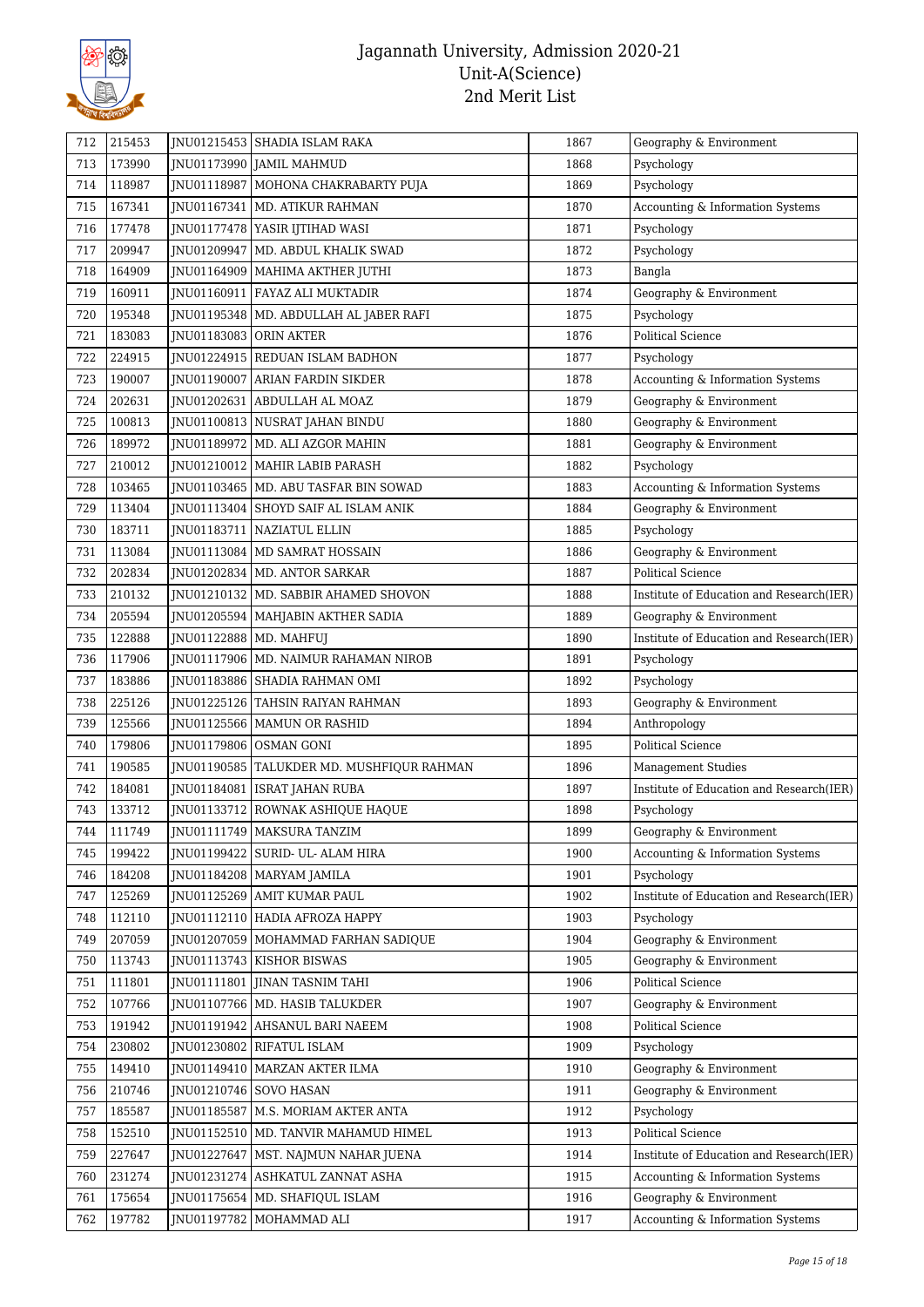

| 763 | 181560 |                         | JNU01181560 KAZI KAWCHAR AHAMMED              | 1918 | Geography & Environment           |
|-----|--------|-------------------------|-----------------------------------------------|------|-----------------------------------|
| 764 | 151035 |                         | JNU01151035 BIJOY KRISHNA DAS                 | 1919 | Institute of Modern Language(IML) |
| 765 | 155880 |                         | JNU01155880 MONIZA YEASMEN                    | 1920 | Psychology                        |
| 766 | 159257 |                         | JNU01159257   MD. AL HASNAIN BIN ARIF         | 1921 | Psychology                        |
| 767 | 105489 |                         | JNU01105489   IKRAMUL HASAN MORAL             | 1922 | Psychology                        |
| 768 | 131253 |                         | JNU01131253 TASNIMA AKTER ANIKA               | 1923 | Psychology                        |
| 769 | 151777 |                         | JNU01151777 MD ISMAIL HOSSAIN                 | 1924 | Psychology                        |
| 770 | 183666 |                         | JNU01183666   TAIYABA BHUIYAN                 | 1925 | Psychology                        |
| 771 | 103447 |                         | JNU01103447   MOZAHIDUL ISLAM                 | 1926 | Bangla                            |
| 772 | 100940 |                         | JNU01100940   MST. SANGIDA                    | 1927 | Social Work                       |
| 773 | 136440 |                         | JNU01136440   MD. NAZMUL ISLAM                | 1928 | Accounting & Information Systems  |
| 774 | 187208 |                         | JNU01187208 HABIBA KHATUN HIMA                | 1929 | Psychology                        |
| 775 | 191961 |                         | JNU01191961   MD. SAIFUL ISLAM SRABON         | 1930 | Accounting & Information Systems  |
| 776 | 215469 |                         | JNU01215469 AFRIN AHMMED                      | 1931 | Psychology                        |
| 777 | 131975 |                         | JNU01131975   MST. MUIDA AKHTER FAHMIDA HAFSA | 1932 | Psychology                        |
| 778 | 174543 | JNU01174543 ARIF ISTIAQ |                                               | 1933 | Anthropology                      |
| 779 | 222317 |                         | JNU01222317 SAJJAD HOSSAIN                    | 1934 | Psychology                        |
| 780 | 102006 |                         | JNU01102006   INAN AHMED SOUHARDA             | 1935 | Marketing                         |
| 781 | 110536 |                         | JNU01110536   MD. ARIFUL ISLAM BAYZID         | 1936 | <b>Management Studies</b>         |
| 782 | 133432 |                         | JNU01133432   MOHAMMAD FARHAN NADIM FAHIM     | 1937 | <b>Political Science</b>          |
| 783 | 191294 |                         | JNU01191294   RAKIBUL HASAN                   | 1938 | <b>Political Science</b>          |
| 784 | 217210 |                         | JNU01217210   MOST. RAHIMA LIPA               | 1939 | <b>Political Science</b>          |
| 785 | 118840 |                         | JNU01118840   ANIMA DEB NATH                  | 1940 | Bangla                            |
| 786 | 102209 |                         | JNU01102209   MD. JAHIDUL ISLAM               | 1941 | Management Studies                |
| 787 | 203606 |                         | JNU01203606   FARAHA HOSSAIN CHOWDHURY        | 1942 | Psychology                        |
| 788 | 203596 |                         | JNU01203596   SAMIA RAHMAN                    | 1943 | Psychology                        |
| 789 | 109532 |                         | JNU01109532 DAYAN AL MUYEED                   | 1944 | Bangla                            |
| 790 | 216049 |                         | JNU01216049   MST. JAFRIN ALAM                | 1945 | Psychology                        |
| 791 | 217506 |                         | JNU01217506 JOYTUN BINTE ISLAM                | 1946 | Psychology                        |
| 792 | 153516 |                         | JNU01153516   SAMIA CHOWDHURY                 | 1947 | Psychology                        |
| 793 | 146182 |                         | JNU01146182 SHOVAN LAL SARKER                 | 1948 | Psychology                        |
| 794 | 178741 |                         | JNU01178741 TAHSIN TABASSUM RITU              | 1949 | Bangla                            |
| 795 | 189169 | JNU01189169   ANIK DAS  |                                               | 1950 | Accounting & Information Systems  |
| 796 | 124197 |                         | JNU01124197 MORIOM AKTHER EMU                 | 1951 | Psychology                        |
| 797 | 140582 |                         | JNU01140582   MAHMUDA AKTER MIM               | 1952 | Accounting & Information Systems  |
| 798 | 182974 |                         | JNU01182974 SHAHRIN AKTER EPA                 | 1953 | Psychology                        |
| 799 | 153846 | JNU01153846             | <b>TANIA JANNAT</b>                           | 1954 | Psychology                        |
| 800 | 219821 |                         | JNU01219821   MD. OWAZIBUL HAQUE FAHAD        | 1955 | Bangla                            |
| 801 | 104898 |                         | JNU01104898   AZHARUL ISLAM                   | 1956 | Psychology                        |
| 802 | 227297 | JNU01227297             | VIQARUNNESA JANNAT                            | 1957 | Psychology                        |
| 803 | 124798 |                         | JNU01124798 JOARDER MD. ASHIKUZZAMAN          | 1958 | Anthropology                      |
| 804 | 220850 |                         | JNU01220850 MD. NAZMUL HUDA LABIB             | 1959 | Marketing                         |
| 805 | 149160 |                         | JNU01149160   SHAMA RANI KARMAKAR             | 1960 | Psychology                        |
| 806 | 123455 |                         | JNU01123455   SUMAIYA AKTER SHEMU             | 1961 | Psychology                        |
| 807 | 123439 |                         | JNU01123439   MAHFUZA ISLAM                   | 1962 | Philosophy                        |
| 808 | 100775 |                         | JNU01100775 AFIA FARZANA                      | 1963 | Political Science                 |
| 809 | 197257 |                         | JNU01197257 SADIQUE SHAHRIAR                  | 1964 | Accounting & Information Systems  |
| 810 | 109773 |                         | JNU01109773 NAJIB AL HASAN                    | 1965 | Anthropology                      |
| 811 | 125419 |                         | JNU01125419 SUVRO DEV MOJUMDER                | 1966 | Marketing                         |
| 812 | 216877 | JNU01216877             | MOST. ANIKA TASNIM                            | 1967 | <b>Management Studies</b>         |
| 813 | 112136 |                         | JNU01112136   NAFISA NUSHRAT OESHI            | 1968 | History                           |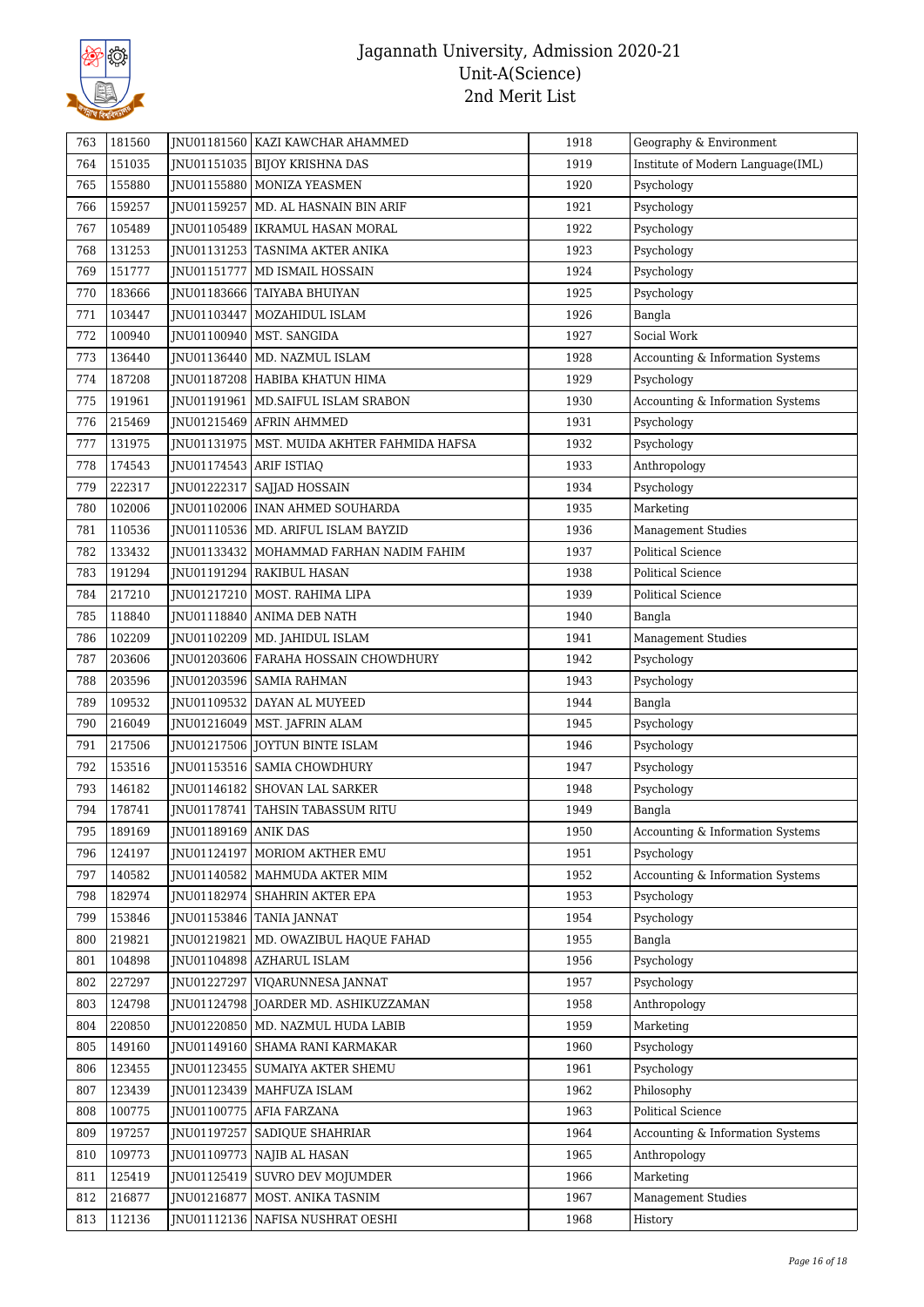

| 814        | 190072 |                          | JNU01190072 SHAFIN ABRAR NAFIS                            | 1969         | Marketing                                           |
|------------|--------|--------------------------|-----------------------------------------------------------|--------------|-----------------------------------------------------|
| 815        | 102746 |                          | JNU01102746   PIAS BHATTACHARJEE                          | 1970         | Management Studies                                  |
| 816        | 190109 |                          | JNU01190109 MD. SHAMIM REZA                               | 1971         | <b>Management Studies</b>                           |
| 817        | 183814 |                          | JNU01183814 BILKIS BANU SARNA                             | 1972         | <b>Management Studies</b>                           |
| 818        | 220721 | JNU01220721              | <b>BIJOY MODHU</b>                                        | 1973         | <b>Political Science</b>                            |
| 819        | 185382 |                          | JNU01185382 SADIA AKTER                                   | 1974         | <b>Management Studies</b>                           |
| 820        | 223768 |                          | JNU01223768 SHEKH MD NAYEEM RAHMAN ZAHEEN                 | 1975         | History                                             |
| 821        | 102980 |                          | JNU01102980 ARIFUL HAQUE AFIF                             | 1976         | Management Studies                                  |
| 822        | 111953 |                          | JNU01111953 TANJIM JAHAN                                  | 1977         | Social Work                                         |
| 823        | 187936 |                          | JNU01187936   SUKARNA KUNDU                               | 1978         | Anthropology                                        |
| 824        | 168131 |                          | JNU01168131 ASMAUL HAQUE                                  | 1979         | Social Work                                         |
| 825        | 192616 |                          | JNU01192616   MD. AZIZUL ISLAM                            | 1980         | <b>Management Studies</b>                           |
| 826        | 117489 |                          | JNU01117489   MD. SAKIB HASAN SHAWON                      | 1981         | <b>Management Studies</b>                           |
| 827        | 100727 |                          | JNU01100727 SADIA RAHMAN                                  | 1982         | Anthropology                                        |
| 828        | 169263 |                          | JNU01169263 MD. SAKIBUL HASAN                             | 1983         | <b>Political Science</b>                            |
| 829        | 102055 |                          | JNU01102055   FOWZIYA AFRUZ BITHI                         | 1984         | <b>Management Studies</b>                           |
| 830        | 184449 |                          | JNU01184449 MYMUNA AKTER                                  | 1985         | Philosophy                                          |
| 831        | 177173 |                          | JNU01177173 ABDUL MONNAF                                  | 1986         | <b>Political Science</b>                            |
| 832        | 155126 |                          | JNU01155126 ROWNAK NAHAR                                  | 1987         | History                                             |
| 833        | 132496 |                          | JNU01132496   MD. ISRAT AHMED SIAM                        | 1988         | <b>Political Science</b>                            |
| 834        | 120589 | JNU01120589 DURJOY DAS   |                                                           | 1989         | <b>Political Science</b>                            |
| 835        | 103455 |                          | JNU01103455   MINHAZ AHAMED SHIKDER                       | 1990         | <b>Management Studies</b>                           |
| 836        | 186394 |                          | JNU01186394   MARIAM AKTER                                | 1991         | Philosophy                                          |
| 837        | 103810 |                          | JNU01103810   MD. SAHAB RANA                              | 1992         | <b>Political Science</b>                            |
| 838        | 143733 |                          | JNU01143733   KAMRUL ISLAM                                | 1993         | Social Work                                         |
| 839        | 192469 |                          | JNU01192469 SUMON FAKIR                                   | 1994         | <b>Management Studies</b>                           |
| 840        | 125576 |                          | JNU01125576 AMINUR ISLAM                                  | 1995         | History                                             |
| 841        | 176413 |                          | JNU01176413   MD. ABDUL WADUD                             | 1996         | History                                             |
| 842        | 101669 |                          | JNU01101669   MST. RUMANA AKTER RONI                      | 1997         | <b>Management Studies</b>                           |
| 843        | 126370 |                          | JNU01126370 SHAHRIAR SOHAN                                | 1998         | Institute of Modern Language(IML)                   |
| 844        | 228181 |                          | JNU01228181   MD. RASHIDUL ISLAM SAKIB                    | 1999         | <b>Management Studies</b>                           |
| 845        | 161651 |                          | JNU01161651   MISSION DEVNATH                             | 2000         | <b>Management Studies</b>                           |
| 846        | 132850 | JNU01132850   MD. TASRIK |                                                           | 2001         | Sociology                                           |
| 847        | 148454 |                          | JNU01148454 MOHAMMAD SADMAN RAFID                         | 2002         | Sociology                                           |
|            | 210787 |                          | JNU01210787 MD. ZAHID HASAN                               | 2003         | Sociology                                           |
| 848<br>849 | 102576 |                          | JNU01102576 HAFIJA TUL JANNAT BHUIYAN                     | 2004         | Philosophy                                          |
| 850        | 228870 |                          | JNU01228870 ASHIKUR RAHMAN                                | 2005         | Philosophy                                          |
|            | 141047 |                          |                                                           | 2006         |                                                     |
| 851        | 188171 | INU01188171              | JNU01141047   MST. SHAHNAZ KHATUN<br><b>SABIKUN NAHAR</b> | 2007         | <b>Management Studies</b><br><b>Islamic Studies</b> |
| 852        | 201029 |                          |                                                           |              | Sociology                                           |
| 853        |        | JNU01201029              | MD. NAWAJISH HASAN<br>JNU01199868 MD. HABIBUL HASSAN      | 2008<br>2009 |                                                     |
| 854        | 199868 |                          |                                                           |              | Sociology                                           |
| 855        | 124155 |                          | JNU01124155 ZARIN SADAF POPLY                             | 2010         | Anthropology                                        |
| 856        | 201302 |                          | JNU01201302   MD. KHADIMUL ISLAM                          | 2011         | Sociology                                           |
| 857        | 114749 |                          | JNU01114749   FARHAD HOSSAIN                              | 2012         | Sociology                                           |
| 858        | 170532 |                          | JNU01170532 MD ASHIKKUR RAHMAN                            | 2013         | Institute of Modern Language(IML)                   |
| 859        | 106783 |                          | JNU01106783 EKRAM HOSSEN                                  | 2014         | Philosophy                                          |
| 860        | 136800 |                          | JNU01136800   MD. ABDULLAH-AL MAMUN                       | 2015         | Sociology                                           |
| 861        | 163142 | JNU01163142   MD. MISKAT |                                                           | 2016         | History                                             |
| 862        | 172439 |                          | JNU01172439 SULTAN MAHAMUD OPU                            | 2017         | Philosophy                                          |
| 863        | 127450 |                          | JNU01127450   MD. KHALED AL MAHAMUD                       | 2018         | <b>Islamic Studies</b>                              |
| 864        | 190627 | JNU01190627              | MD. MOBIN                                                 | 2019         | <b>Management Studies</b>                           |